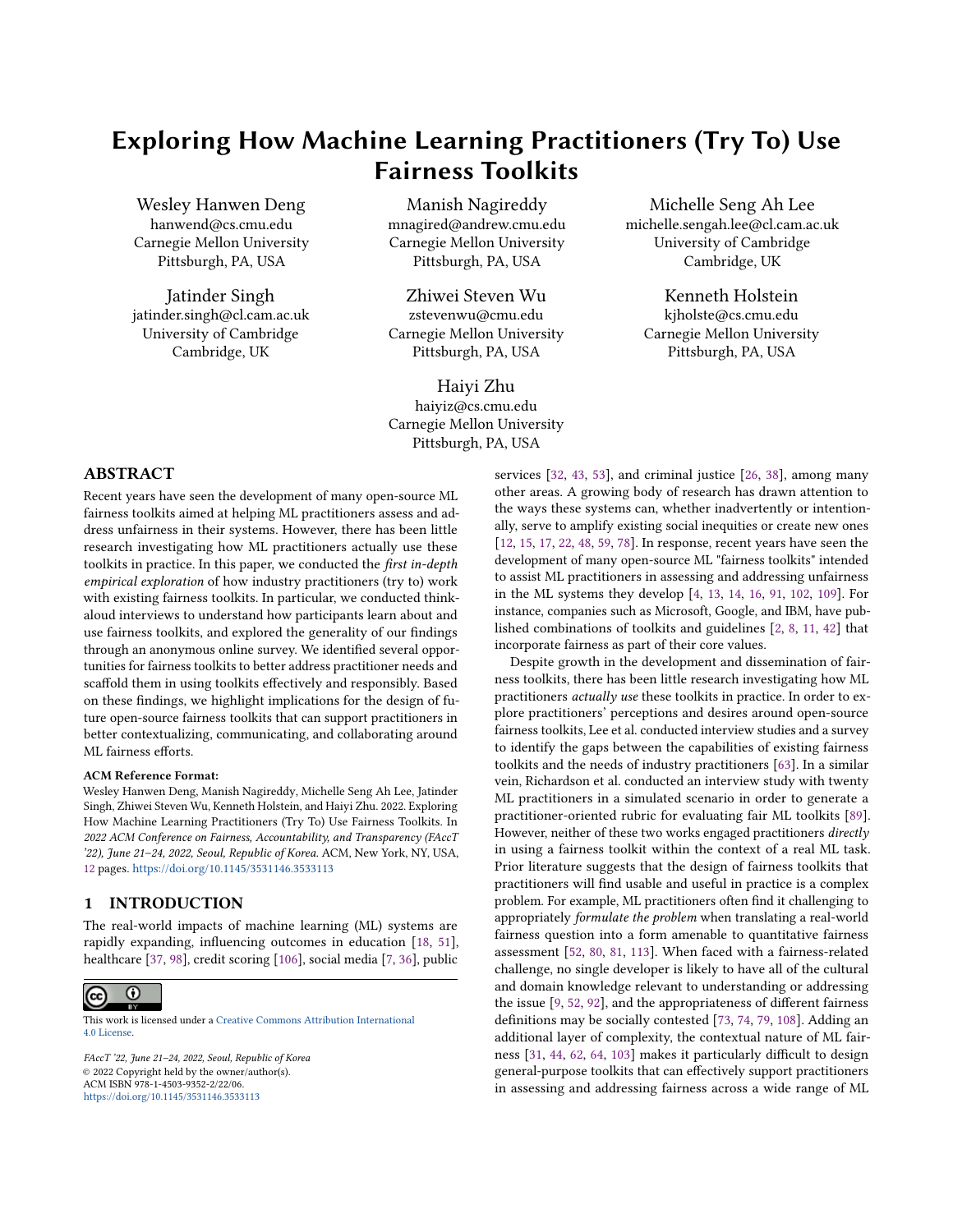applications and real-world contexts. To better understand and improve the usefulness and usability of software toolkits, prior research in Human-Computer Interaction (HCI) has emphasized the importance of studying how practitioners actually attempt to use toolkits in the context of real-world tasks [\[75,](#page-10-16) [76\]](#page-10-17). One effective approach is conducting "think aloud" interview studies, in which participants are asked to continuously articulate their thinking while exploring and using a software toolkit [\[35,](#page-9-23) [77,](#page-10-18) [100,](#page-11-9) [101,](#page-11-10) [110\]](#page-11-11).

In this study, we conduct think-aloud interviews and a survey to explore the following two questions: 1. How do practitioners (try to) work with existing ML fairness toolkits? 2. What opportunities exist for fairness toolkits to better support them during these phases? We first designed a realistic ML task in which we required practitioners to build an ML model based on a real-world dataset to help allocate education resources, while thinking about the potential fairness issues present in the dataset and their model. After screening forty-one industry practitioners who responded to our recruitment survey, we invited twenty-three ML industrial practitioners to undertake the task before joining the interview study. In the end, eleven practitioners finished the ML task and completed our think-aloud interview study, in which they encountered two fairness toolkits for the first time, explored the toolkit APIs, and tried to use them to address fairness issues in the ML models they built, while "thinking aloud" their observations, thoughts, and confusions. We also conducted an anonymous online survey with fifty-six industry practitioners who encountered fairness issues and might have used fairness toolkits before, so as to further explore and supplement our interview observations.

Through our investigation, we found that practitioners desire better support from fairness toolkits to better contextualize ML fairness issues and help communicate often complex fairness analysis to non-technical colleagues in their work places. We also identified four distinct design requirements [\[75,](#page-10-16) [77\]](#page-10-18) ML practitioners had when using fairness toolkits, namely, (1) the abilities to use the toolkit to learn more about ML fairness and the landscape of current ML fairness research, (2) rapidly on-boarding toolkits due to workplace time constraints, (3) the abilities to integrate the toolkits into existing ML working pipeline, and (4) using toolkits as code repositories to implement state-of-the-art or domain specific ML fairness algorithms. In addition, we surface contexts in which practitioners committed to pitfalls [\[75\]](#page-10-16) while addressing fairness issues, as well as misused the toolkits largely due to organizational time constraints for fairness work. Informed by our findings, we highlight implications for designing future open-source fairness toolkits. More broadly, our work contributes to growing efforts from both academia and industry towards ensuring that advances in ML fairness research have positive impacts in practice.

## 1.1 Understanding Practitioners' Needs and Challenges around ML Fairness

A number of recent studies have investigated challenges that ML practitioners face when attempting to improve fairness in practice. For instance, through interviews and surveys with commercial product teams, Holstein et al. [\[52\]](#page-10-8) identified many disconnects between the solutions offered by the fair ML research literature (and

toolkits implementing these solutions) versus the real-world challenges faced by industry ML practitioners. Through interviews and co-design workshops, Rakova et al. [\[87\]](#page-10-19) and Madaio et al. [\[66,](#page-10-20) [67\]](#page-10-21) investigated the organizational challenges, tensions, and barriers that practitioners face in practice when attempting to improve fairness in ML products and services.

More recently, in response to a surge of open source ML fairness toolkits (e.g., [\[14,](#page-9-14) [16,](#page-9-15) [91,](#page-10-5) [109\]](#page-11-4)), Lee et al. [\[63\]](#page-10-6) undertook a comparative assessment of the strengths and weakness of six prominent open source fairness toolkits and identified gaps between these toolkits' capabilities and practitioners' needs. In addition, Richardson et al. [\[89\]](#page-10-7) created a rubric containing two main evaluation criteria for fairness toolkits, through an interview in which practitioners reviewed analysis results generated by fairness toolkits, which were curated by researchers. While we build upon and contrast against findings from these two important prior studies in our current work, both of these studies relied on retrospective interviews and survey techniques to understand practitioners' challenges and their experiences with fairness toolkits. As a result, both studies offer valuable insights regarding the usability and design of ML fairness toolkits. However, yet to be considered are the challenges faced by practitioners when using fairness toolkits to perform a task. The current study represents the first task-based exploration in the literature of how ML practitioners (try to) learn about and work with fairness toolkits and their APIs.

### 1.2 Open Source Fairness Toolkits

ML open-source fairness toolkits intend to assist ML practitioners in assessing and (potentially) mitigating unfairness in the ML systems they develop. Fairness toolkits usually offer ready-to-use fairness metrics and mitigation algorithms [\[114\]](#page-11-12) as their main functionalities. In short, a fairness metric is a quantification of unwanted bias in training data or models. A bias mitigation algorithm is a procedure for reducing unwanted bias in training data or models. Some popular fairness toolkits include Fairlearn [\[16\]](#page-9-15), AIF360 [\[14\]](#page-9-14), Aequitas [\[91\]](#page-10-5), Themis-ML [\[13\]](#page-9-13), What-If Tool [\[109\]](#page-11-4), Fair-ML [\[4\]](#page-9-12), and Fair-Test [\[102\]](#page-11-3). In our study, we investigated how practitioners worked with two toolkits that were identified by Lee and Singh [\[63\]](#page-10-6) as among the most useful and well-documented: IBM's AIF360 [\[14\]](#page-9-14) and Microsoft's Fairlearn [\[16\]](#page-9-15). Both toolkits contain a Application Programming Interface (API), i.e., an interface that practitioners work with in order to communicate with toolkits [\[77\]](#page-10-18). We briefly introduce these two toolkits below.

[1](#page-1-0).2.1 AIF360. Developed by IBM, AI Fairness 360  $(AIF360)^1$  is an extensible open source toolkit for detecting, understanding, and mitigating algorithmic biases [\[14\]](#page-9-14). With over 71 bias detection metrics and 9 bias mitigation algorithms (suited for all aspects of the ML pipeline- from pre-processing to in-processing to post-processing), AIF360 is often commended for its breadth and depth in the coverage of fairness-related topics [\[54,](#page-10-22) [55,](#page-10-23) [63\]](#page-10-6). Despite this, IBM notes that the toolkit should only be used in a very limited setting: allocation or risk assessment problems with well-defined protected attributes. AIF360 is also part of IBM's current effort towards "trustworthy AI," an initiative focusing on creating a holistic approach to

<span id="page-1-0"></span><sup>1</sup>https://aif360.mybluemix.net/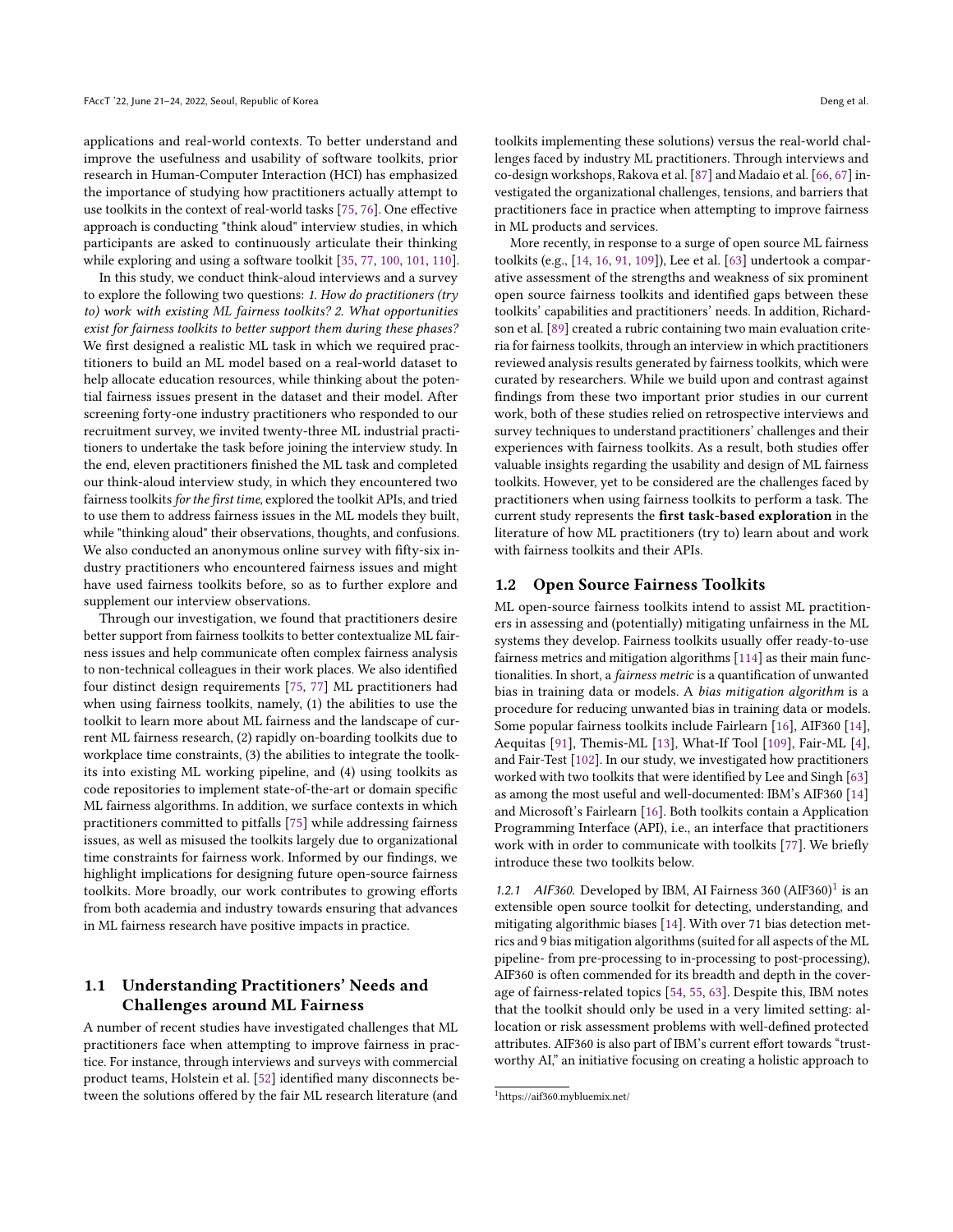governed data and AI technology. Currently, AIF360 has 1,600 stars on GitHub and 514 forks as we are writing this paper. Also, there are 1,220 members in AIF360 slack channel, which is primarily used by engineers who ask for help regarding their syntax errors and other bugs while using the toolkit.

1.2.2 Fairlearn. Initially developed by Microsoft Research and now being maintained as a community-driven open source project, Fairlearn $^2$  $^2$  is an open source toolkit that empowers data scientists and developers to assess and improve the fairness of their AI systems that focuses on negative impacts—specifically, allocation harms and quality-of-service harms—for groups of people. The goal of Fairlearn is to create a vibrant community and resource center that provides not only code, but also resources such as domain-specific guides for when to use different fairness metrics and bias mitigation algorithms [\[16\]](#page-9-15). To this end, Fairlearn boasts a detailed User Guide, which is meant to be complementary to their standard API documentation. Fairlearn has 1,200 stars on GitHub and 280 forks as we are writing this paper. The Fairlearn development team holds a weekly community call which practitioners can join through Discord, a chat and networking platform.

## 2 METHODS

# 2.1 Think-aloud Usability Evaluation Interview

2.1.1 Participants. Before beginning our study with industrial practitioners, we first recruited two university computer science students and conducted semi-structured interviews as our pilot study to help us polish and iterate upon our study protocol. For our formal interview study, we recruited practitioners working on ML products and services through a combination of purposive and snowball sampling [\[49\]](#page-10-24). We invited an initial set of participants through our personal connections with industry practitioners, and we then asked them to help disseminate our recruitment message through their networks. We also included a brief screening form to help us target suitable participants for our study. We specifically recruited ML practitioners who had previously encountered fairness issues in their professional work, and who had never used a fairness toolkit prior to joining our study. Participants had on average five years of programming experience and three years of ML experience. This enabled us to observe how practitioners who were knowledgeable about real-world fairness challenges approached learning about fairness toolkits for the first time.

Overall, forty-one industry practitioners responded to our recruitment message. Twenty-three responded to our follow-up emails, among which fourteen participants scheduled an interview time. In the end, twelve participants attended the interview study, and eleven of them completed all phases of the study. [Table 1.](#page-3-0) provides details about participant demographics and their relevant experience. Specific details about their companies and working environment have been abstracted to preserve anonymity. All participants (P1 - P11, U1, U2) were compensated with a \$50 Amazon gift card upon completion of the study. The study was approved by our Institutional Review Board.

2.1.2 Study Design. With the goal of observing how industry practitioners formulate and attempt to resolve a fairness-related problem with the aid of open-source fairness toolkits, we designed a task setting that required participants to engage with a complex real-world context. Specifically, participants were tasked with building a model to determine which students were in need of additional tutoring resources. For this study, we chose the Student Performance dataset [\[29\]](#page-9-24), which is concerned with academic achievement in Portuguese secondary education schools. Attributes include student grades as well as demographic, social, and school-related features [\[30\]](#page-9-25). Since we aimed to observe participants' thought processes during the Exploratory Data Analysis (EDA) and problem formulation stages, we desired a dataset that participants would be less familiar with. Hence, we intentionally avoided more commonly used datasets such as the COMPAS Recidivism Risk Score dataset [\[10\]](#page-9-26). We also elected to utilize this dataset due to its reasonable size considering our study time (around 650 instances), as well as its inclusion of multiple features (both categorical and quantitative) which satisfy prevailing notions of sensitive attributes [\[16,](#page-9-15) [40\]](#page-9-27). For example, the features concerning parent education and family educational support might prompt practitioners into investigating how socioeconomic aspects might affect student performance and how one should treat these features while building models. These intricacies allowed us to delve deeper into the justifications behind choices that participants may make (e.g., selection of sensitive features).

2.1.3 Interview Study Protocol. The interview study consisted of a pre-interview task and a 60 minute think-aloud semi-structured interview. We now document our procedures for the full interview.

Pre-interview task: Before entering the interview, we ask participants to complete a selection of preparatory tasks in the Colab notebooks (an collaborative computational notebook) we shared with them through email. Each participant received a notebook titled with a unique number string. After setting up the coding environment, we briefly described the Student Performance dataset and introduced practitioners to the task, in which they need to predict students' future school performance to help teachers distribute tutoring resources more efficiently. The entire pre-interview required practitioners to explore the data, translate the real-world problem into a machine learning one (problem formulation), train a machine learning model, and answer some questions regarding these steps in a pre-survey. The pre-interview task took 30 - 60 minutes to finish based on participants' self-reports. We share the Colab notebook we used [through this link](https://colab.research.google.com/drive/1zc4V-KmY_VcAY2K2iMcgslK6j3Ip5m9x?usp=sharing) to help and inspire others conducting future relevant fairness toolkits evaluations.

Think-aloud semi-structured interview: During the live interview, we began by taking 5-10 minutes and asked participants to elaborate on their responses to the aforementioned questions. Then, we spent the next 30 minutes letting them explore two of the most widely known fairness toolkits [\[63\]](#page-10-6), namely Microsoft Research's Fairlearn and IBM's AI Fairness 360 (AIF360). After participants spent roughly equal amounts of time exploring the two toolkits, we asked them to select one of the two toolkits to directly implement their fairness assessment and mitigation code in Python within the Colab notebook. Throughout the interview, we also asked participants to provide feedback on whether they could envision a

<span id="page-2-0"></span><sup>2</sup>https://fairlearn.org/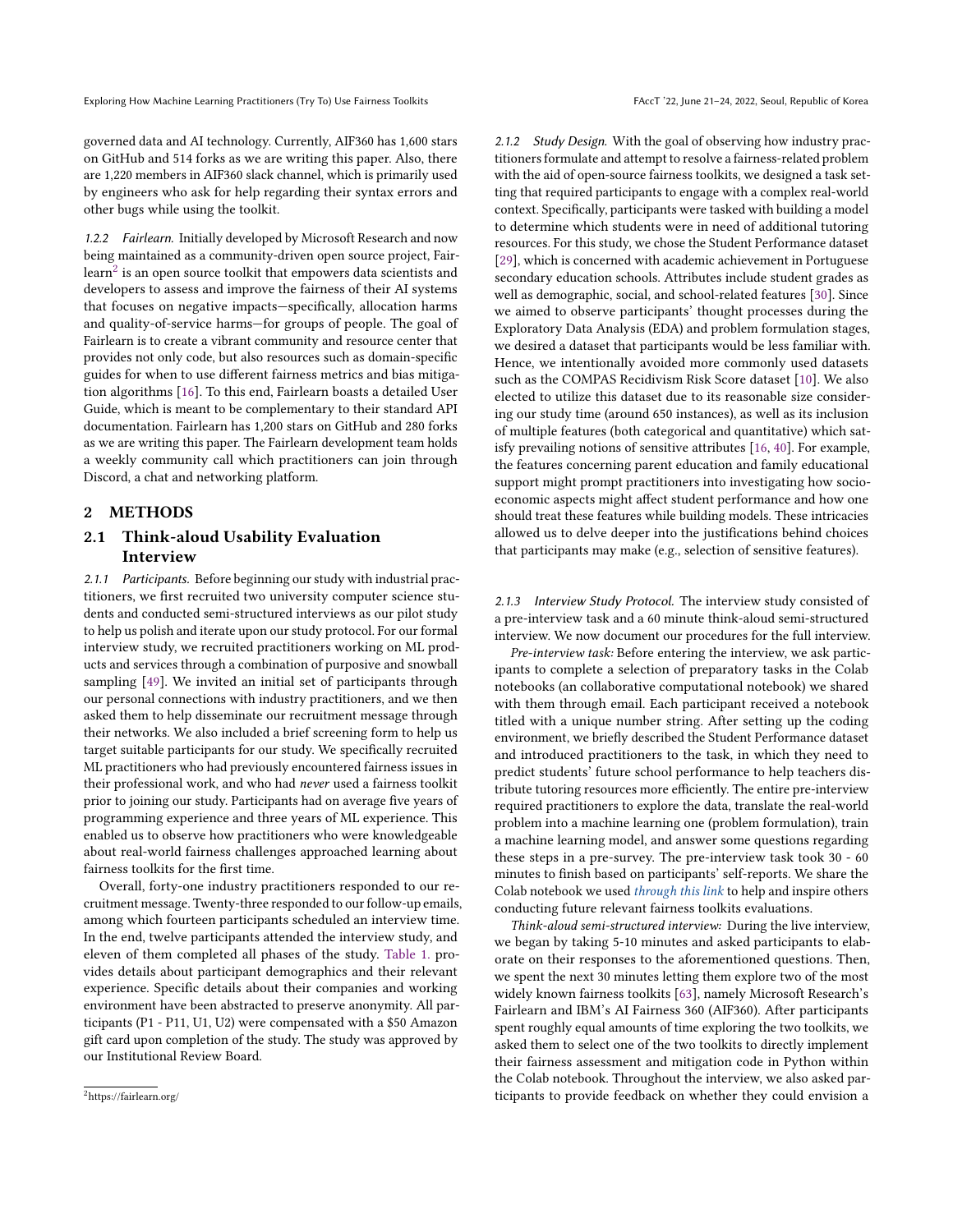<span id="page-3-0"></span>

| Industrial Role & Domain<br>Academic Background<br>Participant ID            | Company Size<br>Location   |
|------------------------------------------------------------------------------|----------------------------|
| P <sub>1</sub><br>Researcher, Tech Company<br><b>Computer Engineering</b>    | US<br>$50 - 249$           |
| Computer Science<br>Data Scientist, Financial Services<br>P <sub>2</sub>     | UK<br>25,000 or more       |
| Computer Science<br>Machine Learning Engineer, Legal Tech<br>P <sub>3</sub>  | US.<br>$50 - 249$          |
| Manager, Consulting Firm<br>P <sub>4</sub><br>N/A                            | Africa<br>$5,000 - 24,000$ |
| Applied Scientist, Tech Company<br><b>P5</b><br>Computer Science             | US<br>25,000 or more       |
| Researcher, Education<br>P <sub>6</sub><br>Human Rights                      | UK<br>N/A                  |
| P7<br>Sociology<br>Data Scientist, Retail                                    | Sweden<br>$5.000 - 24.000$ |
| P <sub>8</sub><br>Data Scientist, Public Sector<br>N/A                       | UK<br>25,000 or more       |
| P <sub>9</sub><br>Computer Science<br>Data Science Manager, Oil/Gas          | US<br>25,000 or more       |
| Sr. Business Data Analyst, FinTech<br>P <sub>10</sub><br><b>Business</b>     | US<br>25,000 or more       |
| Machine Learning Engineer, Legal Tech<br>Computer Science<br>P <sub>11</sub> | US<br>$5,000 - 24,000$     |
| CS, Undergraduate<br>U1<br>N/A                                               | US.<br>N/A                 |
| CS, Undergraduate<br>U2<br>N/A                                               | US<br>N/A                  |

Table 1: List of Pilot and User Study Participants.

setting where they used toolkits in practice, and the various obstacles which might be present if toolkits are to be integrated into their daily workflow. Importantly, as participants traversed through the API interfaces and implementing codes, we encouraged participants to "think aloud" [\[60,](#page-10-25) [105\]](#page-11-13) and discuss the various information that was being displayed and how their understanding of the task (and ML fairness) was developing.

2.1.4 Data Analysis. We used an inductive thematic analysis approach [\[20,](#page-9-28) [27\]](#page-9-29) to analyze approximately 11.5 hours of video recordings and their corresponding transcripts.[3](#page-3-1) Two of the authors first worked together with a research assistant to conduct an open coding of the transcripts. We coded the same transcripts, discussed the code with the entire research team, then divided the rest of the transcripts and videos. We cross-compared and grouped these codes and observations into successively higher-level themes concerning the relationships between practitioners' practices and fairness toolkits' current functionalities and limitations. In Section [3,](#page-3-2) we discuss the findings identified from these codes and themes, together with implications for future fairness toolkits design. We share our initial round of thematic analysis [through this link](https://docs.google.com/spreadsheets/d/1l2hvAVCRSBtpqLzs_05sWgf7CAUxKZ0CtCBSK6AMnvk/edit?usp=sharing).

#### 2.2 Anonymous Online Survey

We then conducted an online survey of industry practitioners to better understand the real-life drivers and obstacles to using fairness toolkits, and also to supplement the interview findings with larger sample size. The survey contained three main sections: (i) background and information questions asking participants' industry domain and relevant experience in ML, ML fairness, fairness toolkits; (ii) questions about fairness toolkits themselves; and (iii) questions about using fairness toolkits (and fairness in general) in the practitioners' workplace. All questions were optional.

This online survey was anonymous and did not ask for any directly identifying information. We emailed the survey link to direct contacts, as well as advertising it on online communities related to ML and ML fairness, e.g. those on Reddit, LinkedIn and Slack channels. We also encouraged sharing of the survey link to relevant practitioners. Of the 71 people who started the survey, 56 (79%) of the respondents completed at least one entire section, and 21(30%) completed the entire survey. Therefore, the sample size varies with each question (between 21 and 56). A similar dropout rate was encountered by Lee et al. in their prior anonymous survey study [\[63\]](#page-10-6). Note that the questions would be difficult to contextualize for a respondent without a background in fairnessrelated challenges. This may have contributed to the drop-out rate, suggesting that few practitioners have relevant expertise or are not confident with issues of fairness. In addition, sensitive topics about organizational culture and workplace dynamics in the last survey section might also contribute to the drop-out rate. In spite of this, the opinions of this niche group are highly relevant. In addition, we were able to collect rich qualitative data from the free-text fields, in which many of the respondents discussed their experience with fairness toolkits. The anonymous survey data are available [through](https://docs.google.com/spreadsheets/d/1xo75vv3AAu4ADKLs_fYJJ2l79QbkEPgh/edit?usp=sharing&ouid=117517882265320108005&rtpof=true&sd=true) [this link](https://docs.google.com/spreadsheets/d/1xo75vv3AAu4ADKLs_fYJJ2l79QbkEPgh/edit?usp=sharing&ouid=117517882265320108005&rtpof=true&sd=true).

# <span id="page-3-2"></span>3 FINDINGS

We present findings from our think-aloud interview study, divided into three main phases: preparing to evaluate fairness; exploring and learning about toolkits; and attempting to use toolkits. Across all three phases, we found that practitioners desired greater support from toolkits in contextualizing, communicating, and collaborating around ML fairness efforts. We supplement observations from thinkalouds with results from our online survey. At the end of each section, we share implications for the design of future fairness toolkits.

### 3.1 Preparing to Evaluate Fairness

During the Exploratory Data Analysis (EDA) and problem formulation phases of our study, we observed that practitioners drew heavily upon their personal experiences to surface potential sensitive features. However, they also recognized the limitations of their own knowledge and experience, expressing desires for help from domain experts in formulating relevant and coherent fairness-related questions for a given real-world context. When formulating their

<span id="page-3-1"></span><sup>&</sup>lt;sup>3</sup>The interview videos and audios were recorded in line with participant consent.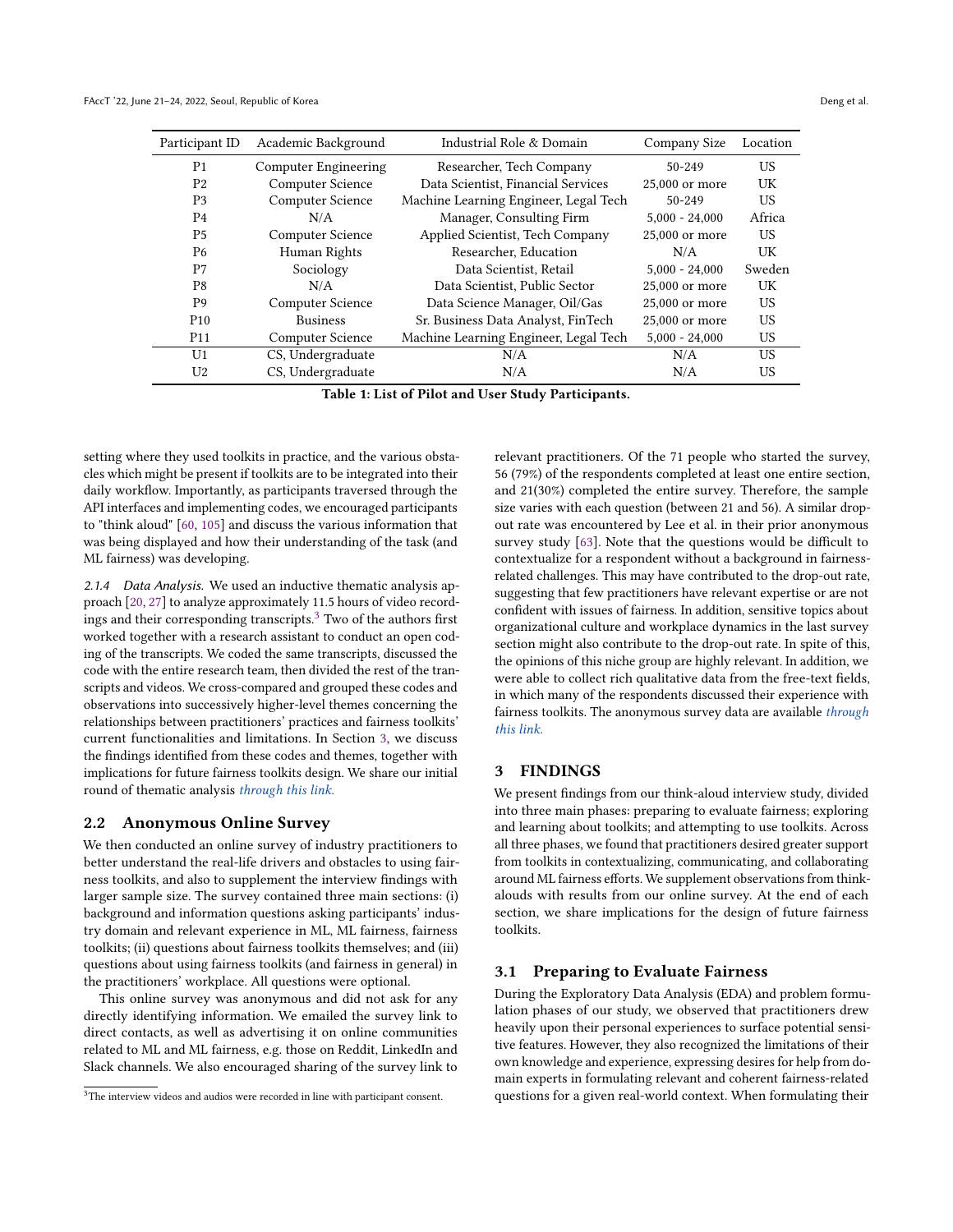Exploring How Machine Learning Practitioners (Try To) Use Fairness Toolkits FACCT 122, June 21-24, 2022, Seoul, Republic of Korea

questions for fairness assessment, we observed that some participants appeared to be influenced by a toolkit's specific functionalities and limitations. We close this section by discussing implications of these observations for future toolkit designers.

<span id="page-4-1"></span>3.1.1 Participants' analysis choices were heavily influenced by their personal experiences, knowledge, and beliefs. EDA is a critical step in ML development [\[85,](#page-10-26) [107\]](#page-11-14) and an important opportunity to surface systematic errors and biases in datasets [\[22,](#page-9-11) [41,](#page-9-30) [93,](#page-11-15) [94\]](#page-11-16). We observed that during the EDA phase, participants often drew heavily upon personal experiences when making judgments about potentially sensitive features. For example, when explaining their concerns about the "father's job" and "mother's job" features, P5 said: "it was less from the machine learning perspective, but more from my personal experience as a teacher before... if the parents have higher education, it gives some cognitive bias to the teacher." We also observed that participants often relied upon general heuristics when deciding which features were potentially sensitive in a given domain. For example, nine out of eleven participants (P1, P2, P4, P5, P7, P6, P8, P9, P12) assumed that sex was a sensitive feature, believing this to be an obvious starting point. For example, as P8 said, "the first thing is, of course, check the sex."

Interestingly, most (seven out of nine) of the participants who assumed sex was a sensitive feature (P2, P4, P6, P7, P8, P9, P11) attempted to mitigate biases in the ML pipeline by simply removing or ignoring the sensitive features like sex or address. P9, for example, argued that "I feel that sex is one of the sensitive [features]. To make the model fair, I'd rather just remove it before training (the model)." This assumption has been discussed in prior literature as "fairness through unawareness." [\[34\]](#page-9-31) In reality, omitting sensitive features may lead to more disparate outcomes in practice. Furthermore, none of these seven participants considered whether seemingly neutral features might be a proxies for other sensitive attributes.

3.1.2 Some participants (re)formulated the ML problem to a format for which current fairness toolkits provide more support. Through six months of ethnographic fieldwork with a corporate data science team, Passi et al. uncovered the "negotiated, not faithful, translation" of ML problem formulation which was affected by available tools and organizational resources [\[79\]](#page-10-13). In our study, we observed that participants would sometimes reformulate problems based on current fairness toolkits functionalities and limitations. For instance, after realizing that both toolkits offer better support for classification problems, five out of seven participants who had initially formulated regression problems during the pre-task phase decided to reformulate their problem as classification. For example, P2 emphasized that they would always prefer to use the example notebook toolkits offered as references whenever possible in their work. P2 then reformulated the ML problem from linear regression to DecisionTreeClassifier, the classifier used in Fairlearn example notebook, since "it's easier this way to use FairLearn's example notebook as supporting material." P4 switched to classification after realizing more comprehensive support for classification from both toolkits, adding that "I would have just framed a classification problem if I [knew] in advance that [the] toolkit supports that more." Survey participants expressed similar concerns through a free-text

question about current toolkits limitations. For instance, one survey participant reported, "It was hard to apply AIF360 to many of our models which are not binary classification; e.g., for regression models, there is not much guidance on if or how the toolkit should be used." Only two participants in our think-aloud study (P5 and P9) raised concerns about reformulating the problem because of the toolkit's limitations. For example, P9 commented that "type of model or problem should not be dependent on the functionality of the toolkits."

<span id="page-4-2"></span>3.1.3 Participants were conscious about the need for expert guidance to inform analysis choices at the EDA phase. We observed that participants were eager for guidance from domain experts and other relevant stakeholders at the EDA phase. For instance, P3 mentioned that they wanted to consult dataset builders about "how the data was collected and how the features [were] being defined" P1, P8, P10, and P11 all wished to present their data analysis results to domain experts in order to understand "implications of technical concepts under different social context[s]" (P1). For example, while explaining their EDA analysis results, P11 emphasized that they would "definitely chat with education experts and legal experts even before the modeling."

When identifying potential sensitive features, P7 pointed out that "race is not common to have [as a dataset feature] in Sweden," noting that they would want to "consult with domain experts before deciding which features could potentially risk introducing bias." P4 mentioned the need to discuss "which features might generate what type of bias with domain experts in the Portuguese education system". From our survey, of the twenty-seven respondents who answered the question regarding which experts they would engage on a fairness issue, twenty-one (78%) had "legal and regulatory experts" as one of their selections. Twenty (74%) selected "business domain experts," and fourteen (52%) selected "reputational risk experts."

#### <span id="page-4-0"></span>3.1.4 Implications.

• Broaden the scope of fairness toolkits to across the ML development lifecycle. A large body of recent FAccT literature has highlighted the importance of exploring and analyzing datasets to surface potential biases [\[22,](#page-9-11) [33,](#page-9-32) [41,](#page-9-30) [71,](#page-10-27) [83,](#page-10-28) [93,](#page-11-15) [94\]](#page-11-16). However, current fairness toolkits offer little support for early stages of the ML development lifecycle, such as the EDA and problem formulation stages [\[28,](#page-9-33) [64,](#page-10-15) [64,](#page-10-15) [70,](#page-10-29) [89\]](#page-10-7). For instance, HCI researchers have explored the design of interactive interfaces like Facets [\[1\]](#page-9-34), FairVis [\[25\]](#page-9-35) and FairSight [\[5\]](#page-9-36) to help users explore datasets and discover potential biases. To support the EDA phase, fairness toolkits should consider including similar interfaces in their designs. In addition, Boyd et al. found that context documents like Datasheets [\[41\]](#page-9-30) could better scaffold an ML practitioner's process of issue discovery, understanding, and ethical decision-making around ML training datasets[\[19\]](#page-9-37). Future fairness toolkits could include instructions and educational materials on creating and reviewing Datasheets [\[41\]](#page-9-30), and similar documentations like "Dataset Nutrition Labels" [\[50\]](#page-10-30) and Model Cards [\[72\]](#page-10-31) to better inform practitioners' data explorations.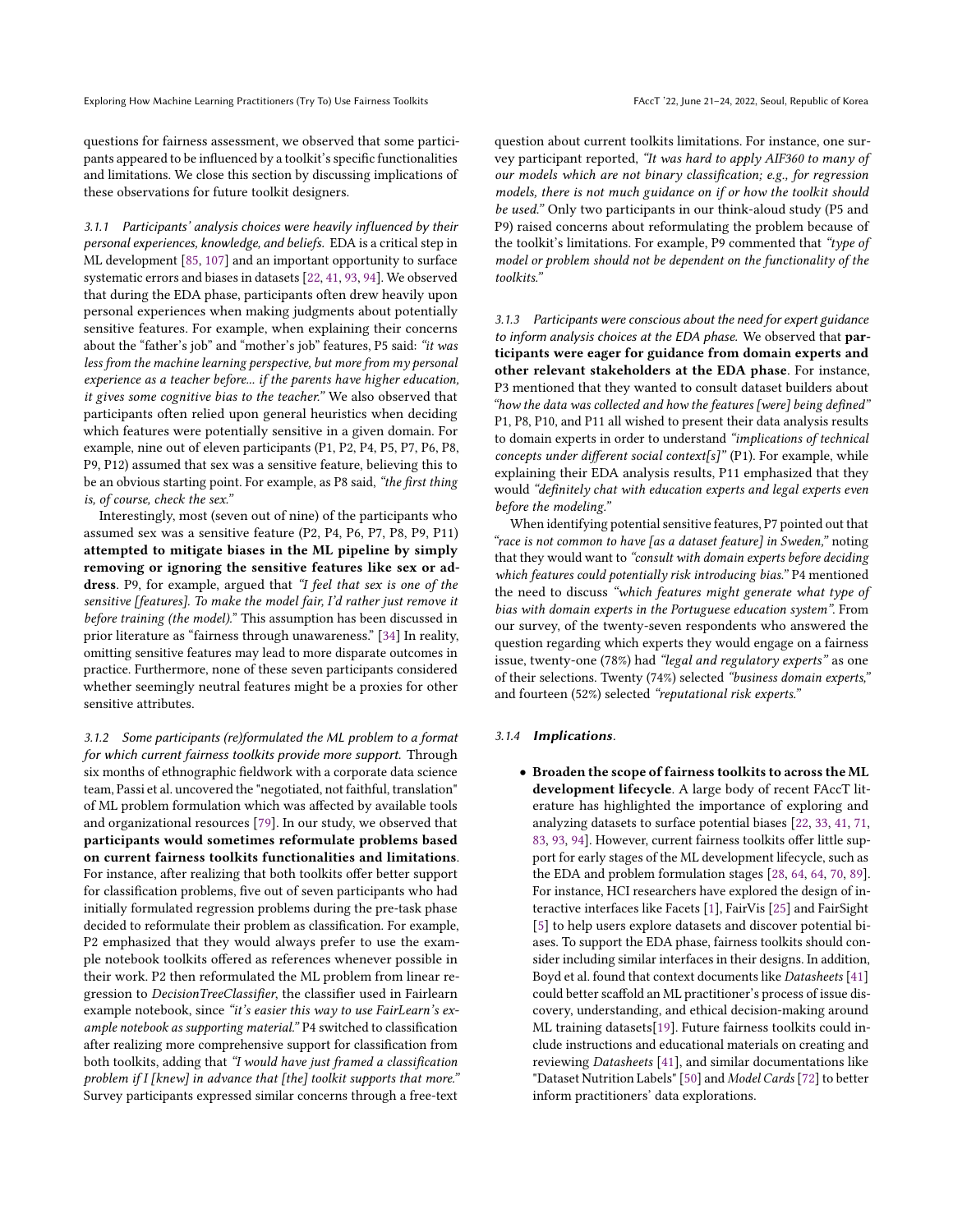- Design fairness toolkits to facilitate interdisciplinary conversations and collaborations. In our study, participants expressed desires for guidance from domain experts and other relevant stakeholders, to better understand the social and cultural context in which a given dataset or ML system is situated. Therefore, we suggest that future fairness toolkits might be explicitly designed as social computing systems that help to facilitate conversations between different toolkit users with diverse backgrounds and knowledge (e.g,. by connecting different toolkit users for peer support on an ad hoc basis). For example, toolkit users with technical backgrounds but lack certain expertise in law or gender study could seek help from relevant domain experts through the potential social computing functions offered by the future open-sourced fairness toolkits. Fairness toolkits could also introduce interactive, deliberation-driven design activities to encourage critical reflections and facilitate interdisciplinary conversations around ML fairness issues (cf. [\[96,](#page-11-17) [111\]](#page-11-18)).
- Show practitioners both patterns and anti-patterns for toolkit use. Helping users recognize, diagnose, and recover from errors is essential to the design of usable APIs and toolkits [\[77\]](#page-10-18). In our study, a large proportion of participants committed to the "fairness through unawareness" trap [\[34\]](#page-9-31). Prior work suggests that timely, clear warnings and error messages can be effective in helping users avoid common pitfalls [\[77\]](#page-10-18). In the case of fairness toolkits, one possible design opportunity to help users avoid various "fairness traps" is to display contextual warning messages that target common pitfalls. In addition, in many domains like medicine [\[46\]](#page-10-32), aviation [\[23\]](#page-9-38), and structural engineering [\[39\]](#page-9-39), checklists are used to support task completion, guide decision making, and prompt critical conversations among stakeholders [\[65,](#page-10-33) [67\]](#page-10-21). Well-designed fairness checklists may help practitioners avoid oversimplifying or forcing an ML problem formulation due to toolkits constraints [\[67\]](#page-10-21).

#### 3.2 Exploring and Learning about Toolkits

Through the "exploring and learning" phase of our study, we identified four major design requirements for fairness toolkits among participants, discussed below. Based on our observations, we discuss future implications for the design of fairness toolkits that can serve the needs of a diverse group of potential users.

3.2.1 Some participants wanted to be able to use toolkits as educational tools. . Instead of directly applying fairness toolkits to their current projects to address fairness issues, some participants were most interested in using toolkits to learn more about ML fairness concepts and terminologies. P2 said that for a fairness toolkit, "ML fairness is something new... not directly [related] to my work and I just got into it maybe a few months ago... the most important thing for me is the [explanations of metrics] instead of the mitigation [code]." While going through both APIs, P6 commented that, in their future work, they would like to use AIF360 as a starting point to learn more about different fairness metric definitions and relevant academic papers, in addition to their use cases. P10 pointed out that, since "there is a lack of [resources] to learn more

about fairness in [my] company", they appreciated that AIF360 offered a broad view of state-of-the-art ML fairness techniques, and included a designated reference section for convenience. Our survey results further supported this finding. For instance, one survey respondent commented on the lack of organizational process or "official training and awareness raising" around fairness issues. In addition, for the question: "What are some of the following options that most likely be your reason(s) to explore an open source fairness toolkit?," we had thirty-two out of thirty-nine (82%) selected "learn more about ML fairness concepts and terminologies", and twenty-seven (69%) selected "learn more about the typical process of dealing with ML fairness." Out of thirty-one survey respondents for whom these questions applied, only five (16%) said they have a defined process in their organisation for fairness, while fifteen (48%) said they do not have such a process, and eleven (35%) were not sure. Out of twenty-four survey respondents who specified whether their organization would provide sufficient time and resources to address a fairness-related concern, responses were nearly evenly split, with ten (48%) responding "No", and eleven (52%) responding "Yes." The drop-off of thirteen respondents at this stage of the survey may be due to the sensitive nature of this question.

3.2.2 Some participants wanted rapid onboarding to fairness toolkits due to workplace time constraints. . Some participants preferred to learn the API functionality and on-board toolkits as quickly as possible. Even before opening any toolkit's website, P3 shared, "first, I will see if there is any quick tutorial I can go through." When exploring Fairlearn, this participant then proceeded directly to the "Quickstart." Similarly, when exploring and comparing the two APIs, P4 and P8 revealed through their think-alouds that they were focusing on finding an existing notebook to follow so that they could begin using the toolkit as quickly as possible.

While it is possible that participants were incentivized to find a quick solution in order to complete our study in the allotted time, when asked, practitioners suggested that they would do the same in their day to day work because, as P4 said, "there is always a time constraint in the real work." Our survey results further supported that same time pressure existed in practitioners' daily work. Of twenty-four respondents who answered the final question of the survey, fourteen (58%) agreed that they would look for the fastest available solution when encountering fairness issues in their work. We further expand upon this point in Section [3.3.3.](#page-7-0)

3.2.3 Participants emphasized the importance of being able to integrate toolkits into their existing ML working pipelines. Validating findings from Lee et al [\[63\]](#page-10-6), most (ten out of eleven) participants in our interview study emphasized that, as a precondition for adoption in their workplaces, fairness toolkits must be easily integrated into ML practitioners' existing workflows. On this note, eight participants (P1, P2, P3, P4, P7, P8, P10, P11) all mentioned the resemblance of Fairlearn to scikit-learn [\[84\]](#page-10-34) (an open-source, BSDlicensed machine learning python library widely used by ML community) in terms of API classes and functions. Since scikit-learn was their go-to library to build and evaluate ML models, participants believed that this similarity could help them incorporate toolkits into their current ML pipeline. To illustrate, when learning and comparing two toolkit APIs, P3 commented that "the first aspect that I am considering is how easily it can be directly concatenated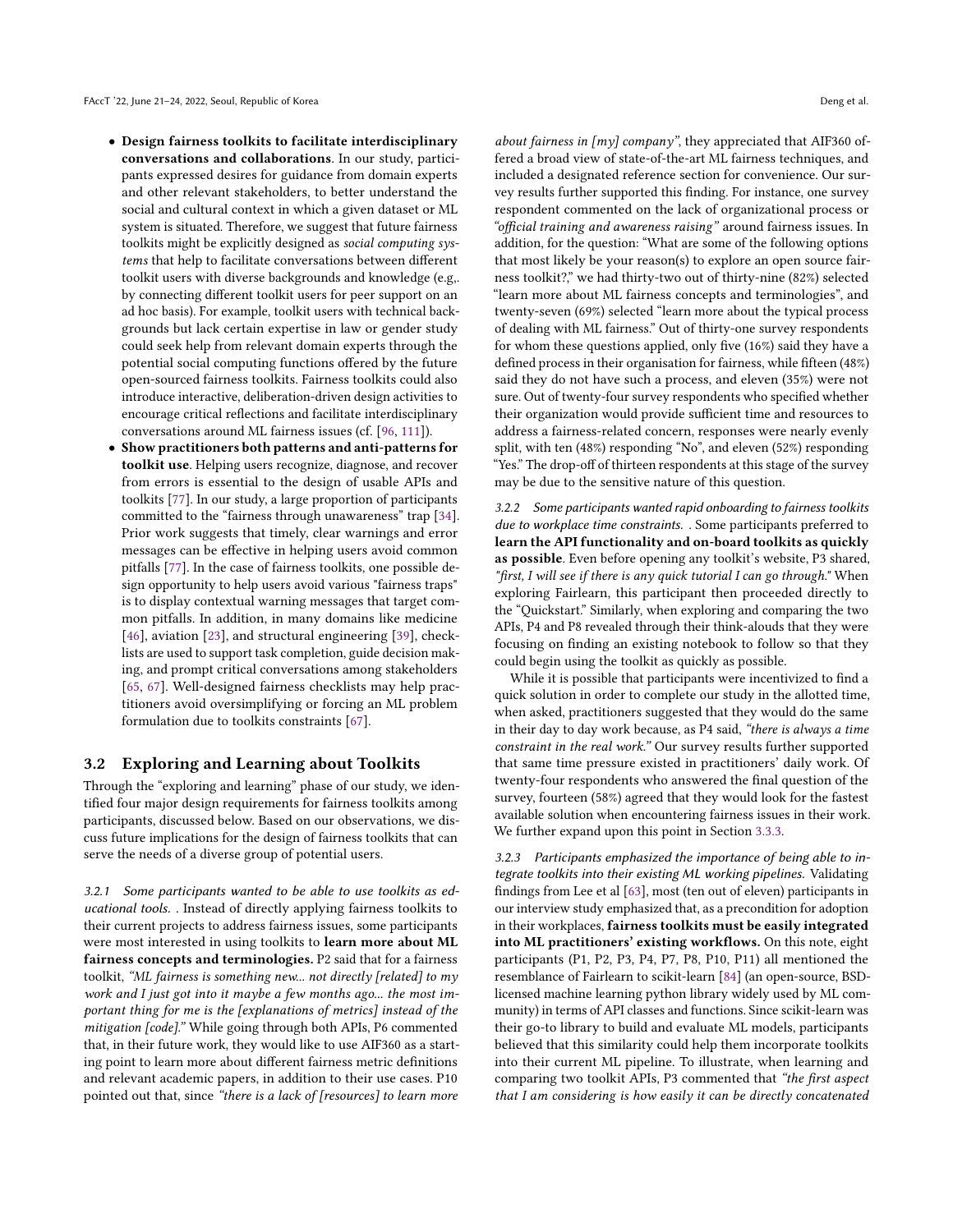Exploring How Machine Learning Practitioners (Try To) Use Fairness Toolkits FACCT 122, June 21-24, 2022, Seoul, Republic of Korea

in my current project." P3 appreciated that Fairlearn developers "introduce this tool with very standard scikit-learn [syntax]. It will have more people interested in using this tool because it's already very aligned with what I'm comfortable using."

3.2.4 Some participants wanted to use fairness toolkits as code repositories to build their own tool. Lastly, a few participants expressed desires to understand the implementation details behind methods in a fairness toolkit, as a starting point to build their own tools. When asked how they might use Fairlearn or AIF360 in practice, P1 and P11 both entered toolkits' GitHub pages to see whether it would be possible to use the toolkits' current implementations as references for implementing their own algorithms or toolkits. For instance, P11 needed domain-specific fairness assessment and mitigation methods for a recommendation system, which current toolkits did not include. Comparing the GitHub pages of two toolkits, P1 noted that AIF360's GitHub "clearly listed out supported fairness metrics and mitigation algorithms." Similarly, P11 felt that AIF360 "has a more organized codebase to start with." Among the nineteen survey respondents who said they would rather build or extend their own tools, fourteen (79%) of them selected the "need to understand the low-level implementation" as one of their reasons for not using an out-of-the-box tool.

3.2.5 Implications. Our study surfaced that practitioners seek to use fairness toolkits for diverse purposes, leading to different expectations for what fairness toolkits should offer. Here, we suggest possible directions for fairness toolkits to support practitioners' diverse needs.

- Support practitioner learning within fairness toolkits. Current toolkits are mainly designed to be used by practitioners for problem-solving [\[89\]](#page-10-7). Our findings suggest that some practitioners might look to fairness toolkits as convenient sites to learn about unfamiliar ML fairness concepts. Future fairness toolkits might be explicitly designed as learning tools, for example with designated pages or interactive modules that introduce ML fairness concepts, procedures, and best practices. Toolkits might proactively direct practitioners to these pages both when they first begin using a toolkit, and at critical points throughout their use of a toolkit. Support for such "just-in-time" learning could help alleviate challenges identified in prior studies on fairness toolkits, in which practitioners struggled to pinpoint the resources they needed the most [\[63,](#page-10-6) [89\]](#page-10-7).
- Better support practitioners in incorporating toolkits into their existing ML pipelines. Echoing findings from Lee et al., our findings highlight the importance of supporting practitioners in more easily integrating fairness toolkits into their existing ML workflows [\[63\]](#page-10-6). One possible strategy, noted by participants in our study, is to align syntax and function nomenclature used in fairness toolkits with that of existing popular programming languages (e.g., python [\[104\]](#page-11-19), R [\[86\]](#page-10-35)) and software libraries (e.g., scikit-learn [\[84\]](#page-10-34), Pandas [\[68\]](#page-10-36), PyTorch [\[82\]](#page-10-37), TensorFlow [\[3\]](#page-9-40)) that are being widely used by data scientists and ML practitioners.
- Adapt to different time constraints and scaffold responsible use of fairness toolkits. ML practitioners are often

operating under time pressure, with minimal or no organizational processes in place to support fairness work, and with little to no training around ML fairness [\[52,](#page-10-8) [66,](#page-10-20) [67,](#page-10-21) [69](#page-10-38)[–71,](#page-10-27) [88\]](#page-10-39). In light of these pressures and constraints, fairness toolkits face a difficult design challenge. They must be carefully designed to keep the time barrier to entry low enough that practitioners will be able to use these tools in their work, but without lowering the barrier to an extent that promotes irresponsible use. Approaches such as adding contextual interface warnings or including built-in checklists, discussed in [3.1.4,](#page-4-0) may be helpful in achieving this goal. In addition, for practitioners who desire detailed and thorough examples or extensible code, toolkits should provide well-contextualized "worked examples" [\[89\]](#page-10-7), and aim to provide a flexible and clearly documented codebase.

## <span id="page-6-0"></span>3.3 Attempting to Use the Toolkits

In this section, we document findings from observing how practitioners actually attempt to assess and mitigate a fairness-related problem through concrete usage of the toolkits. In doing so, we aim to understand obstacles that may hinder effective use of fairness toolkits in practice.

3.3.1 Participants desired better support for communication around fairness issues across different roles in an organization. Although current toolkits target individual developers, participants wanted to see more functionality to support collaboration among multiple, diverse roles, including non-engineers. After using the toolkits, we asked participants to explain their rationale for whether or not they would actually use a fairness toolkit in their own workflow. Before delving into the patterns we observed, we note that, at the time of our interviews, the Fairlearn toolkit supported a dashboard which many participants saw in example notebooks and tutorial documentation. Although this widget is no longer being developed by the Fairlearn team, we observed many valuable takeaways from participants' use of this Jupyter notebook widget. Several participants (P1, P3, P6, P8, P9, P11) commented on the usefulness of the dashboard visualizations. For instance, before seeing the dashboard P6 said that the toolkit "was doing something to the data, but I can't really see what it's doing so that inherently makes me feel uncomfortable." Then, when presented with the Dashboard, they immediately felt more at ease with the idea of using Fairlearn. Along these lines, P3 and P6 noted that the dashboard allowed them to easily scan for potential fairness issues, which would be helpful under time constraints.

Participants connected the need for dashboard-like functionality to a broader need for visualizations in order to explain fairness toolkits to non-engineering roles within an organization. For example, P1 and P2 noted that the dashboard makes it simple to convey the toolkit's message to a larger audience and therefore motivate others to further engage with the toolkit. P2 and P9 reaffirmed this by claiming respectively that "a simple notebook format and compelling visualizations are needed for [organizational] leadership to adopt the toolkits" and "from a business standpoint, the [Fairlearn] Dashboard is more helpful than Jupyter notebook." From our survey, when asked to what extent certain factors influence their decision on whether to perform fairness testing, of the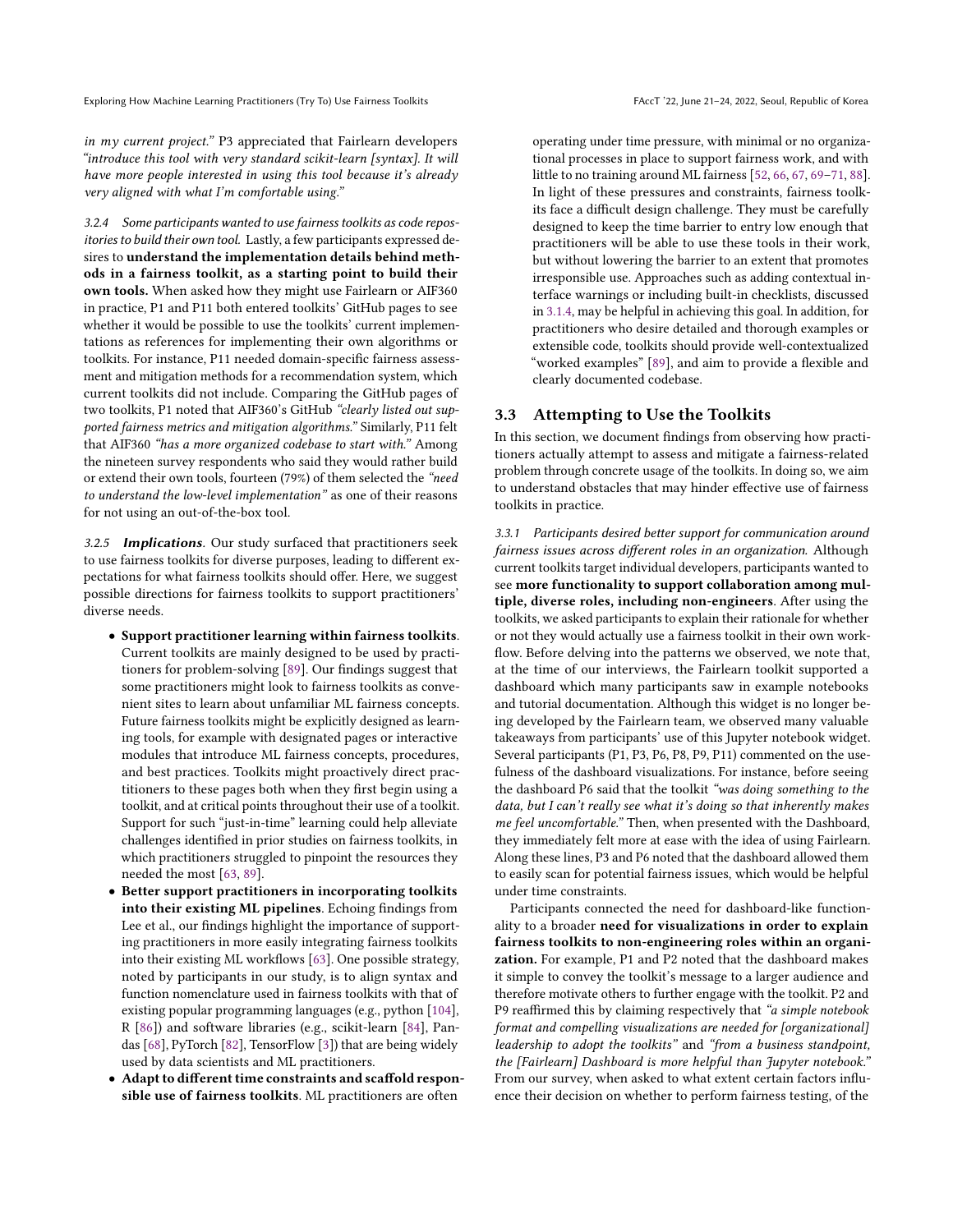twenty-four people who responded, all but two people (92%) said "stakeholder demand" is important. This is supported by survey respondents who emphasized the role of external pressure, e.g. "if [concerns are] raised by superiors" or "if there is a significant fairness issue, we would request more time and budget from the stakeholders." Another survey respondent noted that "often managers and software developers are faced with more complex realities" and most out-of-box techniques that toolkits offer do not keep the "use cases, regulatory landscape, and real-world deployment in mind". Therefore, to encourage broader use, a respondent from our survey commented that they expected fairness toolkits to "provide relevant communication material (e.g. reports that can be circulated internally for the purpose of improving the software development process and/or scorecards that can be shared with external stakeholders like customers and investors)."

3.3.2 Participants desired more actionable guidance. Fairness-related nomenclature in toolkits' documentation was often unintuitive to participants. For example, regarding bias mitigation algorithms, P7 claimed that "[Fairlearn's] CorrelationRemover is more intuitive as opposed to [AIF's] DisparateImpactRemover." Participants generally had a specific need in mind when delving into the documentation. P10 made the point that "toolkits need to do a better job of explaining [fairness metrics] and why users would want to use them". For instance, P9 explained that it's important to "situate users" before delving into the intricacies of a fairness metric or bias mitigation algorithm. This is supported by a respondent from our survey, who said "I think most fairness toolkits are tailored for data scientists with overly complicated metrics. This makes it hard to explain the metrics to the business stakeholders which most of the time are looking for something that is intuitive and meaningful." As noted in the previous subsection, cross-functional communication is pivotal for fair ML efforts to have an impact in real organizational settings. To support this, we observed that participants often desired more guidance and support in contextualizing toolkit functionalities or outputs, beyond the level of documentation provided by standard software packages.

<span id="page-7-0"></span>3.3.3 Participants frequently copied code directly from toy examples provided by the API. Although participants mentioned the need for domain expert guidance in tailoring a fairness analysis to a particular problem, during the code writing stage, most of our participants directly copy-pasted code that they found in tutorial notebooks or toolkit documentation. Only one participant (P7) attempted to reason through possible implications of their choices of particular fairness metrics or sensitive features. Although copypasting code from online examples is a common practice among developers when attempting to integrate a new software package into a working pipeline [\[58\]](#page-10-40), doing so uncritically in the context of fair ML work may be particularly dangerous, given that fairness is highly context-dependent [\[31,](#page-9-21) [44,](#page-9-22) [95,](#page-11-20) [103\]](#page-11-8).

#### <span id="page-7-1"></span>3.3.4 Implications.

• Toolkits should provide use-specific and context-specific guidance. Meaningful assessments are inherently contextual [\[28\]](#page-9-33). Use-specific guidance is therefore important for helping practitioners place the toolkit's offerings within

the broader context of concerns, while encouraging 'crossfunctional' collaborations where appropriate. For instance, a toolkit's documentation could indicate its relation to a specific legal or regulatory regime (e.g. GDPR, CCPA), which in turn can prompt interactions with colleagues in legal or compliance. Similarly, toolkits might contain context-specific guidance highlighting the considerations of various realworld applications. For example, toolkit developers could provide resources on the specific social and cultural contexts for a technical tutorial or example notebook. By doing so, toolkits could encourage practitioners to think more critically about the non-technical context in their approach to fairness-related issues. Offering context-specific guidance could also help practitioners avoid the issues with directly copy-pasting code from toolkits to their specific applications.

• Opportunities for toolkits to support cross-functional collaboration and organizational buy-in. Our results point to the need for toolkits to facilitate fairness related conversations and collaborations in a cross-functional setting, where not all team members will necessarily have much knowledge around either ML or ML fairness. It may be helpful, for example, for future toolkits to support such communication by generating visualizations and reports that are tailored for presentation to non-engineers. A large body of work in FAccT and HCI has surfaced how organizational factors (e.g., organizational cultures and incentives) impact ML fairness efforts in practice [\[52,](#page-10-8) [66,](#page-10-20) [67,](#page-10-21) [69,](#page-10-38) [71,](#page-10-27) [88\]](#page-10-39). Explicitly designing toolkits for use by teams and organizations, not just engineers, may help to address some of the challenges practitioners face in getting organizational buy-in and pushing fairness work forward.

#### 4 DISCUSSION AND FUTURE DIRECTIONS

## 4.1 Fostering interdisciplinary communication and collaboration

To better address fair ML issues, prior FAccT research has highlighted the need for contextualizing technical ML fairness work through cross-domain collaborations [\[67,](#page-10-21) [81\]](#page-10-10) and bringing in the lived experiences of real-world stakeholders, especially those from marginalized communities [\[52\]](#page-10-8). Our findings have shown that practitioners desire more support in contextualizing, communicating, and collaborating around ML fairness efforts, throughout the ML development lifecycle. From toolkit developers' perspectives, designing and creating a useful, context-specific example notebook also requires the help of domain experts. However, cross-functional collaboration in building potential solutions for ML fairness is intrinsically challenging due to background knowledge gaps [\[61,](#page-10-41) [112\]](#page-11-21), conflicting values [\[99\]](#page-11-22), ambiguous goals [\[31\]](#page-9-21), and organizational barriers [\[66,](#page-10-20) [88\]](#page-10-39). As current fairness toolkits are mainly developed by and for practitioners with technical backgrounds in ML and software development, it is our hope that future fairness toolkit developers will explore a broader possibility space for the role that toolkits could play in ML fairness practice. For example, fairness toolkits could be explicitly designed to foster communication and collaboration across diverse roles within an organization, or could support practitioners in connecting with other stakeholders with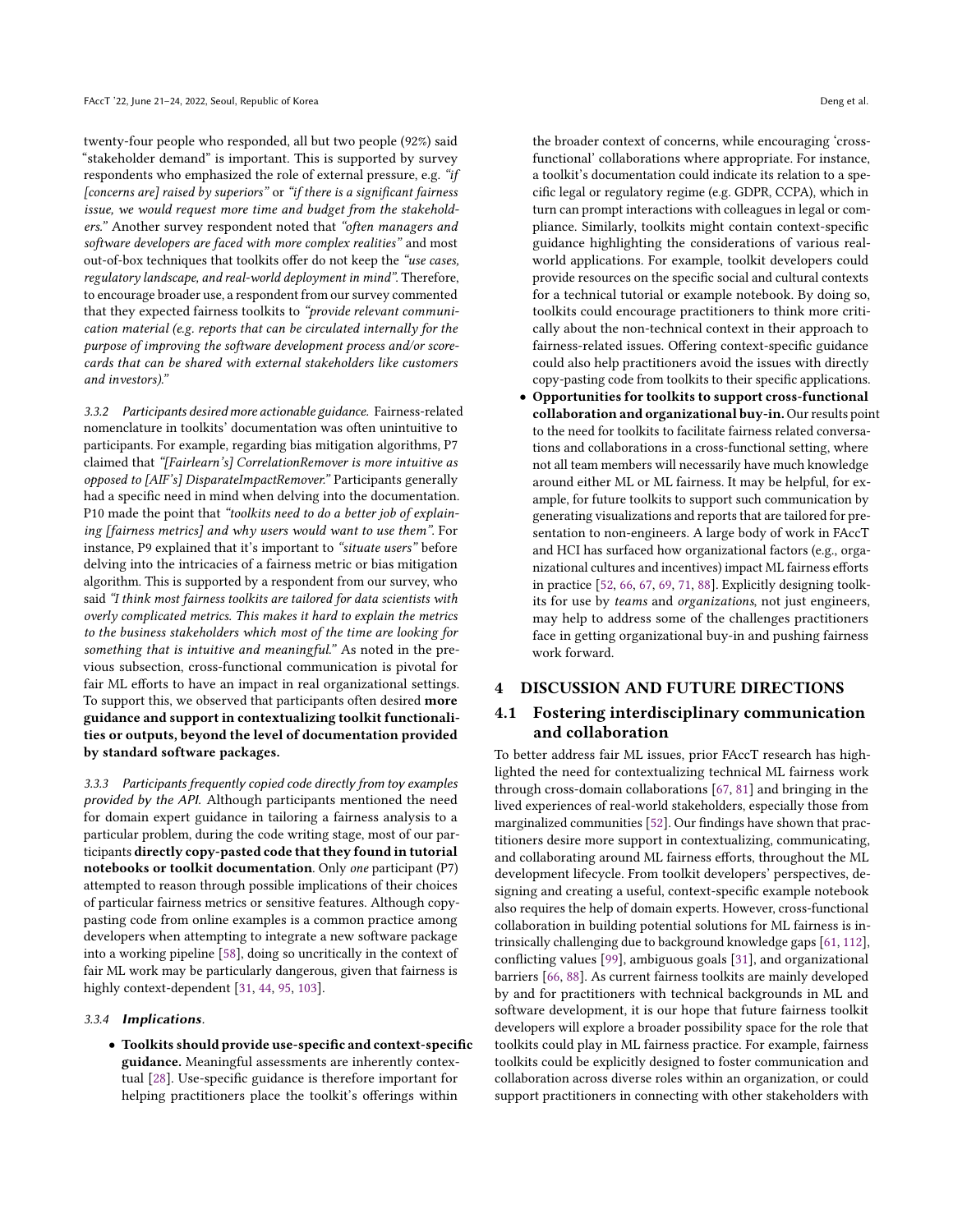relevant domain knowledge or lived experiences outside their current organizations.

Designing toolkits to better facilitate meaningful interdisciplinary communication and collaboration beyond technical fair ML work could also help practitioners avoid the "solutionism trap" discussed by Selbst et al., which refers to the pitfalls of presuming a fairnessrelated issue can be solved through technical intervention alone [\[95\]](#page-11-20). Our think-aloud study engaged participants in learning about and using the fairness toolkits of today, which are currently designed to support relatively narrow, technical fair ML interventions. As a result, we centred on a technical approach for tackling a sociotechnical problem (educational resource allocation), without leaving much space for participants to critically question whether an ML approach is appropriate in the first place. In practice, it is important to consider a broader space of potential remedies to fairness concerns. Future fairness toolkits might be designed to scaffold developers through broader reflection processes, for example by prompting them to ask "should we build ML in the first place?" or "could we solve this fairness issue solely through technical intervention?".

In Section [3.1.4,](#page-4-0) we briefly discussed opportunities for community building, building upon the social channels (e.g., community Slack or Discord channels) that existing toolkits already provide. Future work is needed to explore ways to build sustainable, diverse, interdisciplinary communities of practice. Toolkit developers interested in pursuing this vision may be able to draw lessons from other open-source community-building efforts [\[21,](#page-9-41) [47\]](#page-10-42), or from recent work exploring ways to support collective algorithm auditing [\[6,](#page-9-42) [22,](#page-9-11) [24,](#page-9-43) [97\]](#page-11-23). In short, we advocate for future fairness toolkits to position themselves as socio-technical systems that enable more collaborative approaches to ML fairness practice.

## 4.2 Future directions for evaluating fairness toolkits

With more fairness toolkits being developed and deployed by research institutions and private companies, how might we support more effective and responsible use of fairness toolkits in the future? Beyond the design implications presented above, we hope that our work will inspire future empirical evaluations of practitioners' use of fairness toolkits, to empirically inform toolkit designs. Future work should aim to engage practitioners from more diverse regions [\[92\]](#page-11-6), domains [\[52,](#page-10-8) [79,](#page-10-13) [108\]](#page-11-7), and organizational contexts [\[67,](#page-10-21) [81\]](#page-10-10), given that practices and challenges may vary significantly across each of these dimensions [\[57,](#page-10-43) [66\]](#page-10-20).

As we observed in our study, with little to no training around ML fairness, several practitioners fell prey to the "fairness through unawareness" [\[34\]](#page-9-31) trap (Section [3.1.1\)](#page-4-1). Moreover, practitioners could seek for the most convenient solutions, rather than the appropriate ones, with minimal or no organizational processes in place to support fairness work and workplace time constraint(Section [3.1.3,](#page-4-2) Section [3.3.3\)](#page-7-0), failed to consider the procedural, contextual nature of ML fairness [\[73,](#page-10-11) [74,](#page-10-12) [79,](#page-10-13) [95,](#page-11-20) [108\]](#page-11-7). Future toolkit designers should prevent practitioners from committing to other common ML fairness pitfalls discussed by prior research, for example, "fairness gerrymandering," [\[56\]](#page-10-44) "solutionism trap," [\[95\]](#page-11-20) and "formalism trap" [\[95\]](#page-11-20). To this end, toolkit designers should empirically study how

practitioners apply fairness toolkits to more complex tasks with a wider range of datasets.

Our study investigates individual practitioners' use of fairness toolkits. However, as discussed in Section [3.3](#page-6-0) when tackling complex, multi-faceted fairness issues in real-world settings, fairness toolkits need to support interactions and collaborations across diverse roles, including non-engineers (Section [3.3.4\)](#page-7-1). Future work is needed to explore how teams in organizations collectively use fairness toolkits on real-world tasks. This could enable insight into the ways team dynamics might add additional frictions to toolkit use [\[90\]](#page-10-45). Only through longer-term ethnographic studies on in-house use of fairness toolkits can toolkit developers fully understand toolkits' uses, limitations, and potential impacts. Finally, we encourage fairness toolkit developers and researchers to not only use findings from such studies to iterate on toolkits' designs, but also to publish key empirical findings in the format of white papers, blog posts, and toolkit documentation, in the interest of communicating toolkit usage patterns and anti-patterns (cf. [\[45\]](#page-9-44)).

## 5 CONCLUSION

In this study, we conducted the first empirical exploration of how industry practitioners (try to) work with fairness toolkits in practice. Through our think-aloud methods and accompanying anonymous survey, we found that practitioners needed support from toolkits in order to help them better contextualize fairness issues, as well as to assist them in fostering communication and collaboration with non-technical peers in their organizational settings. Additionally, we discovered numerous design implications for future developers of toolkits that seek to address complex, socio-technical problems. Beyond this, we hope our findings provide guidance for the creation of interdisciplinary communities, dedicated to providing a holistic space in order to combat fairness-related issues.

## ACKNOWLEDGMENTS

We thank all industry practitioners who signed up for our interview study, replied to our recruitment emails, and finished the thinkaloud study. We also thank anonymous industry practitioners who filled out our online survey. We would like to express our gratitude to Michael Madaio, Miro Dudik, Roman Lutz, Hilde Weerts, and Alex Cabrera for their feedback on different stages of this work. Finally, we thank our anonymous reviewers for their thoughtful feedback that help us further improve this work. This work was supported by the National Science Foundation (NSF) under Award No. IIS-2001851, CNS-1952085, IIS-2000782, the NSF Program on Fairness in AI in collaboration with Amazon under Award No. IIS-1939606, the award from Jacob Foundation for CERES network, the Carnegie Mellon University Block Center for Technology and Society Award No. 53680.1.5007718, Aviva and the UK Engineering and Physical Science Research Council (EP/R033501/1, EP/P024394/1).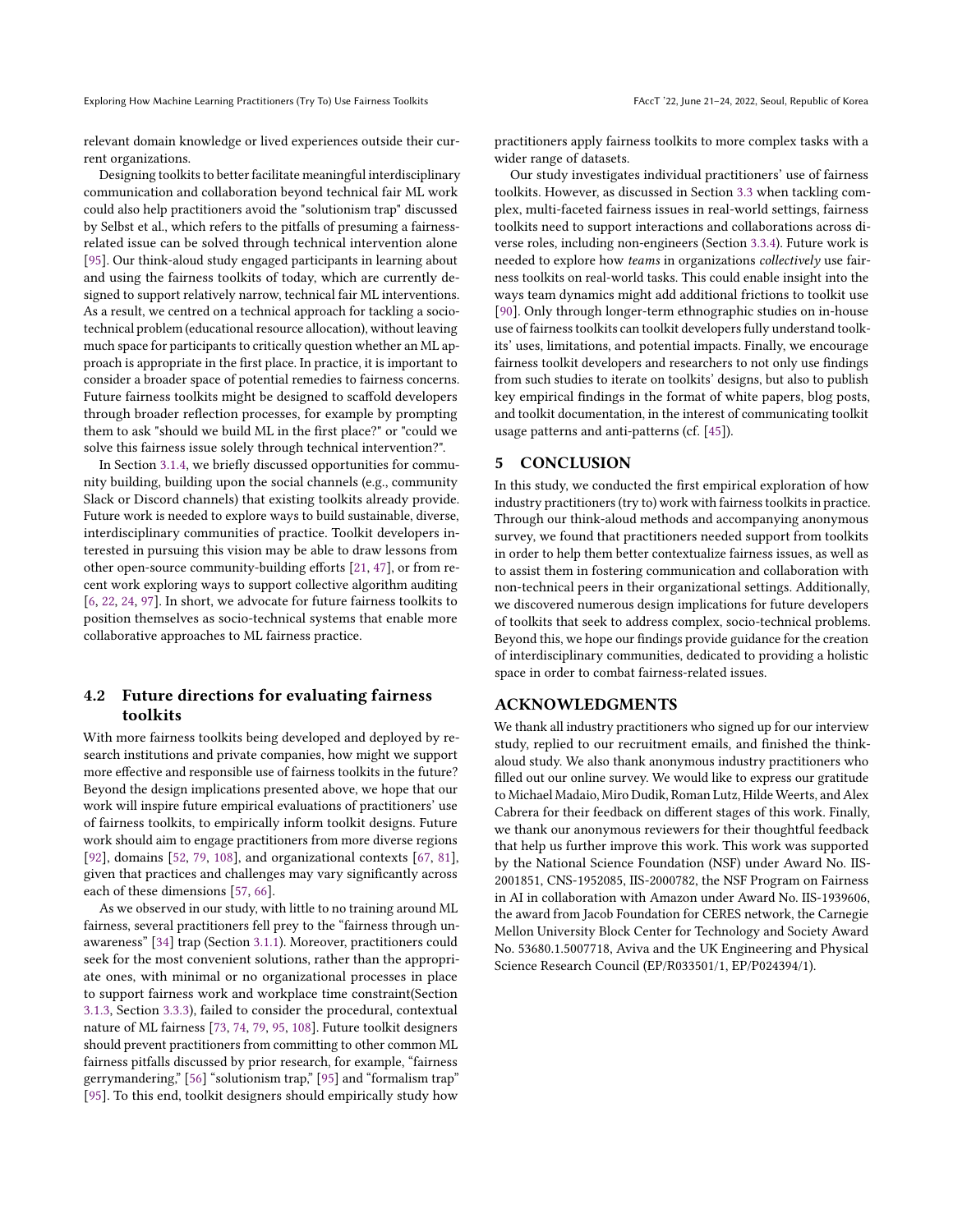FAccT '22, June 21-24, 2022, Seoul, Republic of Korea Deng et al. 2021 and 2021 and 2021 and 2021 and 2021 and 2021 and 2021 and 2021 and 2021 and 2021 and 2021 and 2021 and 2021 and 2021 and 2021 and 2021 and 2021 and 202

#### **REFERENCES**

- <span id="page-9-34"></span>[1] 2017. Facets - visualizations for ML datasets. arXiv[:1810.01943](https://arxiv.org/abs/1810.01943) [https://pair](https://pair-code.github.io/facets/)[code.github.io/facets/](https://pair-code.github.io/facets/)
- <span id="page-9-16"></span>[2] 2021. People AI Guidebook. (2021). <https://pair.withgoogle.com/guidebook/>
- <span id="page-9-40"></span>Martín Abadi and Ashish Agarwal et al. 2015. TensorFlow: Large-Scale Machine Learning on Heterogeneous Systems. <https://www.tensorflow.org/> Software available from tensorflow.org.
- <span id="page-9-12"></span>[4] Julius A Adebayo et al. 2016. FairML: ToolBox for diagnosing bias in predictive modeling. Ph. D. Dissertation. Massachusetts Institute of Technology.
- <span id="page-9-36"></span>[5] Yongsu Ahn and Yu-Ru Lin. 2019. Fairsight: Visual analytics for fairness in decision making. IEEE transactions on visualization and computer graphics 26, 1 (2019), 1086–1095.
- <span id="page-9-42"></span>[6] Muhammad Ali, Piotr Sapiezynski, Miranda Bogen, Aleksandra Korolova, Alan Mislove, and Aaron Rieke. 2019. Discrimination through optimization: How Facebook's Ad delivery can lead to biased outcomes. Proceedings of the ACM on Human-Computer Interaction 3, CSCW (2019), 1–30.
- <span id="page-9-2"></span>[7] Oscar Alvarado and Annika Waern. 2018. Towards algorithmic experience: Initial efforts for social media contexts. In Proceedings of the 2018 CHI Conference on Human Factors in Computing Systems. 1–12.
- <span id="page-9-17"></span>[8] Saleema Amershi, Dan Weld, Mihaela Vorvoreanu, Adam Fourney, Besmira Nushi, Penny Collisson, Jina Suh, Shamsi Iqbal, Paul N. Bennett, Kori Inkpen, Jaime Teevan, Ruth Kikin-Gil, and Eric Horvitz. 2019. Guidelines for Human-AI Interaction. Association for Computing Machinery, New York, NY, USA, 1–13. <https://doi.org/10.1145/3290605.3300233>
- <span id="page-9-20"></span>[9] McKane Andrus, Elena Spitzer, Jeffrey Brown, and Alice Xiang. 2021. What We Can't Measure, We Can't Understand: Challenges to Demographic Data Procurement in the Pursuit of Fairness. In Proceedings of the 2021 ACM Conference on Fairness, Accountability, and Transparency. 249–260.
- <span id="page-9-26"></span>[10] Julia Angwin, Jeff Larson, Surva Mattu, and Lauren Kirchner, 2016. Machine bias. ProPublica, May 23 (2016), 2016.
- <span id="page-9-18"></span>[11] Matthew Arnold, Rachel KE Bellamy, Michael Hind, Stephanie Houde, Sameep Mehta, Aleksandra Mojsilović, Ravi Nair, K Natesan Ramamurthy, Alexandra Olteanu, David Piorkowski, et al. 2019. FactSheets: Increasing trust in AI services through supplier's declarations of conformity. IBM Journal of Research and Development 63, 4/5 (2019), 6–1.
- <span id="page-9-8"></span>[12] Joshua Asplund, Motahhare Eslami, Hari Sundaram, Christian Sandvig, and Karrie Karahalios. 2020. Auditing race and gender discrimination in online housing markets. In Proceedings of the International AAAI Conference on Web and Social Media, Vol. 14. 24–35.
- <span id="page-9-13"></span>[13] Niels Bantilan. 2018. Themis-ml: A fairness-aware machine learning interface for end-to-end discrimination discovery and mitigation. Journal of Technology in Human Services 36, 1 (2018), 15–30.
- <span id="page-9-14"></span>Rachel KE Bellamy, Kuntal Dey, Michael Hind, Samuel C Hoffman, Stephanie Houde, Kalapriya Kannan, Pranay Lohia, Jacquelyn Martino, Sameep Mehta, Aleksandra Mojsilović, et al. 2019. AI Fairness 360: An extensible toolkit for detecting and mitigating algorithmic bias. IBM Journal of Research and Development 63, 4/5 (2019), 4–1.
- <span id="page-9-9"></span>[15] Emily M Bender, Timnit Gebru, Angelina McMillan-Major, and Shmargaret Shmitchell. 2021. On the Dangers of Stochastic Parrots: Can Language Models Be Too Big?. In Proceedings of the 2021 ACM Conference on Fairness, Accountability, and Transparency. 610–623.
- <span id="page-9-15"></span>[16] Sarah Bird, Miro Dudík, Richard Edgar, Brandon Horn, Roman Lutz, Vanessa Milan, Mehrnoosh Sameki, Hanna Wallach, and Kathleen Walker. 2020. Fairlearn: A toolkit for assessing and improving fairness in AI. Technical Report MSR-TR-2020-32. Microsoft. [https://www.microsoft.com/en-us/research/publication/](https://www.microsoft.com/en-us/research/publication/fairlearn-a-toolkit-for-assessing-and-improving-fairness-in-ai/) [fairlearn-a-toolkit-for-assessing-and-improving-fairness-in-ai/](https://www.microsoft.com/en-us/research/publication/fairlearn-a-toolkit-for-assessing-and-improving-fairness-in-ai/)
- <span id="page-9-10"></span>[17] Tolga Bolukbasi, Kai-Wei Chang, James Y Zou, Venkatesh Saligrama, and Adam T Kalai. 2016. Man is to computer programmer as woman is to homemaker? debiasing word embeddings. Advances in neural information processing systems 29 (2016), 4349–4357.
- <span id="page-9-0"></span>[18] Nigel Bosch, Sidney K D'Mello, Ryan S Baker, Jaclyn Ocumpaugh, Valerie Shute, Matthew Ventura, Lubin Wang, and Weinan Zhao. 2016. Detecting student emotions in computer-enabled classrooms.. In IJCAI. 4125-4129.
- <span id="page-9-37"></span>[19] Karen Boyd. 2021. Datasheets for Datasets help ML Engineers Notice and Understand Ethical Issues in Training Data. Proceedings of the ACM on Human-Computer Interaction 5 (2021), 1 – 27.
- <span id="page-9-28"></span>[20] Virginia Braun and Victoria Clarke. 2006. Using thematic analysis in psychology. Qualitative research in psychology 3, 2 (2006), 77–101.
- <span id="page-9-41"></span>[21] Sue Lacey Bryant, Andrea Forte, and Amy Bruckman. 2005. Becoming Wikipedian: transformation of participation in a collaborative online encyclopedia. In GROUP '05.
- <span id="page-9-11"></span>[22] Joy Buolamwini and Timnit Gebru. 2018. Gender Shades: Intersectional Accuracy Disparities in Commercial Gender Classification. In Proceedings of the 1st Conference on Fairness, Accountability and Transparency (Proceedings of Machine Learning Research, Vol. 81), Sorelle A. Friedler and Christo Wilson (Eds.). PMLR, 77–91. <https://proceedings.mlr.press/v81/buolamwini18a.html>
- <span id="page-9-38"></span>[23] Barbara Katrina Burian. 2006. Design Guidance for Emergency and Abnormal Checklists in Aviation. Proceedings of the Human Factors and Ergonomics Society Annual Meeting 50 (2006), 106 – 110.
- <span id="page-9-43"></span>[24] Ángel Alexander Cabrera, Abraham J Druck, Jason I Hong, and Adam Perer. 2021. Discovering and Validating AI Errors With Crowdsourced Failure Reports. Proceedings of the ACM on Human-Computer Interaction 5, CSCW2 (2021), 1–22.
- <span id="page-9-35"></span>[25] Ángel Alexander Cabrera, Will Epperson, Fred Hohman, Minsuk Kahng, Jamie Morgenstern, and Duen Horng Chau. 2019. FairVis: Visual analytics for discovering intersectional bias in machine learning. In 2019 IEEE Conference on Visual Analytics Science and Technology (VAST). IEEE, 46–56.
- <span id="page-9-6"></span>[26] Alexandra Chouldechova. 2017. Fair prediction with disparate impact: A study of bias in recidivism prediction instruments. Big data 5, 2 (2017), 153–163.
- <span id="page-9-29"></span>[27] Victoria Clarke and Virginia Braun. 2014. Thematic analysis. In Encyclopedia of critical psychology. Springer, 1947–1952.
- <span id="page-9-33"></span>[28] Jennifer Cobbe, Michelle Seng Ah Lee, and Jatinder Singh. 2021. Reviewable Automated Decision-Making: A Framework for Accountable Algorithmic Systems. In Proceedings of the 2021 ACM Conference on Fairness, Accountability, and Transparency (Virtual Event, Canada) (FAccT '21). Association for Computing Machinery, New York, NY, USA, 598–609. <https://doi.org/10.1145/3442188.3445921>
- <span id="page-9-24"></span>[29] Paulo Cortez. [n. d.]. Student Performance Dataset. [https://archive.ics.uci.edu/](https://archive.ics.uci.edu/ml/datasets/Student+Performance) [ml/datasets/Student+Performance](https://archive.ics.uci.edu/ml/datasets/Student+Performance)
- <span id="page-9-25"></span>[30] Paulo Cortez and Alice Maria Gonçalves Silva. 2008. Using data mining to predict secondary school student performance. (2008).
- <span id="page-9-21"></span>[31] Sophia T. Dasch, Vincent Rice, Venkat R. Lakshminarayanan, Taiwo A. Togun, C. Malik Boykin, and Sarah M. Brown. 2020. Opportunities for a More Interdisciplinary Approach to Perceptions of Fairness in Machine Learning.
- <span id="page-9-4"></span>[32] Maria De-Arteaga, Riccardo Fogliato, and Alexandra Chouldechova. 2020. A Case for Humans-in-the-Loop: Decisions in the Presence of Erroneous Algorithmic Scores. Association for Computing Machinery, New York, NY, USA, 1–12. [https:](https://doi.org/10.1145/3313831.3376638) [//doi.org/10.1145/3313831.3376638](https://doi.org/10.1145/3313831.3376638)
- <span id="page-9-32"></span>[33] Emily Denton, Alex Hanna, Razvan Amironesei, Andrew Smart, and Hilary Nicole. 2021. On the genealogy of machine learning datasets: A critical history of ImageNet. Big Data & Society 8, 2 (2021), 20539517211035955.
- <span id="page-9-31"></span>[34] Cynthia Dwork, Moritz Hardt, Toniann Pitassi, Omer Reingold, and Richard Zemel. 2012. Fairness through awareness. In Proceedings of the 3rd innovations in theoretical computer science conference. 214–226.
- <span id="page-9-23"></span>[35] Brian Ellis, Jeffrey Stylos, and Brad Myers. 2007. The factory pattern in API design: A usability evaluation. In 29th International Conference on Software Engineering (ICSE'07). IEEE, 302–312.
- <span id="page-9-3"></span>[36] Motahhare Eslami, Aimee Rickman, Kristen Vaccaro, Amirhossein Aleyasen, Andy Vuong, Karrie Karahalios, Kevin Hamilton, and Christian Sandvig. 2015. " I always assumed that I wasn't really that close to [her]" Reasoning about Invisible Algorithms in News Feeds. In Proceedings of the 33rd annual ACM conference on human factors in computing systems. 153–162.
- <span id="page-9-1"></span>[37] Andre Esteva, Brett Kuprel, Roberto A Novoa, Justin Ko, Susan M Swetter, Helen M Blau, and Sebastian Thrun. 2017. Dermatologist-level classification of skin cancer with deep neural networks. nature 542, 7639 (2017), 115–118.
- <span id="page-9-7"></span>[38] Avi Feller, Emma Pierson, Sam Corbett-Davies, and Sharad Goel. 2016. A computer program used for bail and sentencing decisions was labeled biased against blacks. It's actually not that clear. The Washington Post (2016).
- <span id="page-9-39"></span>[39] Lincoln H. Forbes and Syed M. Ahmed. 2010. Modern Construction : Lean Project Delivery and Integrated Practices.
- <span id="page-9-27"></span>[40] Sorelle A Friedler, Carlos Scheidegger, Suresh Venkatasubramanian, Sonam Choudhary, Evan P Hamilton, and Derek Roth. 2019. A comparative study of fairness-enhancing interventions in machine learning. In Proceedings of the conference on fairness, accountability, and transparency. 329–338.
- <span id="page-9-30"></span>[41] Timnit Gebru, Jamie Morgenstern, Briana Vecchione, Jennifer Wortman Vaughan, Hanna Wallach, Hal Daumé Iii, and Kate Crawford. 2021. Datasheets for datasets. Commun. ACM 64, 12 (2021), 86–92.
- <span id="page-9-19"></span>[42] Soumya Ghosh, Q Vera Liao, Karthikeyan Natesan Ramamurthy, Jiri Navratil, Prasanna Sattigeri, Kush R Varshney, and Yunfeng Zhang. 2021. Uncertainty Quantification 360: A Holistic Toolkit for Quantifying and Communicating the Uncertainty of AI. arXiv preprint arXiv:2106.01410 (2021).
- <span id="page-9-5"></span>[43] Ben Green and Yiling Chen. 2019. The principles and limits of algorithm-in-theloop decision making. Proceedings of the ACM on Human-Computer Interaction 3, CSCW (2019). <https://doi.org/10.1145/3359152>
- <span id="page-9-22"></span>[44] Nina Grgic-Hlaca, Elissa M. Redmiles, Krishna P. Gummadi, and Adrian Weller. 2018. Human Perceptions of Fairness in Algorithmic Decision Making: A Case Study of Criminal Risk Prediction. In Proceedings of the 2018 World Wide Web Conference (Lyon, France) (WWW '18). International World Wide Web Conferences Steering Committee, Republic and Canton of Geneva, CHE, 903–912. <https://doi.org/10.1145/3178876.3186138>
- <span id="page-9-44"></span>[45] Philip Guo. 2021. Ten Million Users and Ten Years Later: Python Tutor's Design Guidelines for Building Scalable and Sustainable Research Software in Academia. In The 34th Annual ACM Symposium on User Interface Software and Technology. 1235–1251.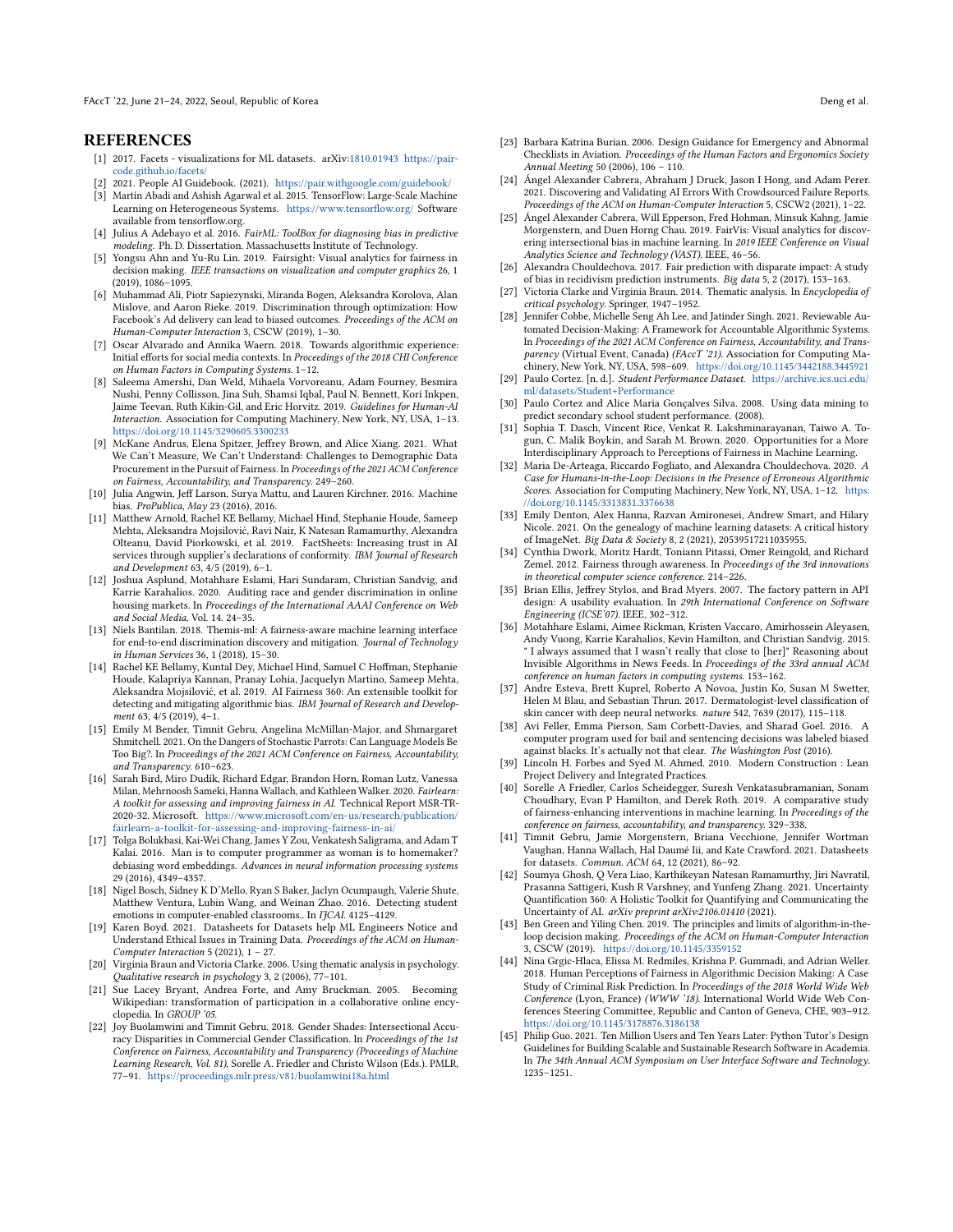Exploring How Machine Learning Practitioners (Try To) Use Fairness Toolkits FACCT 122, June 21-24, 2022, Seoul, Republic of Korea

- <span id="page-10-32"></span>[46] Brigette M. Hales and Peter J. Pronovost. 2006. The checklist–a tool for error management and performance improvement. Journal of critical care 21 3 (2006),  $231 - 5$
- <span id="page-10-42"></span>[47] Aaron Halfaker, R Stuart Geiger, Jonathan T Morgan, and John Riedl. 2013. The rise and decline of an open collaboration system: How Wikipedia's reaction to popularity is causing its decline. American Behavioral Scientist 57, 5 (2013), 664–688.
- <span id="page-10-2"></span>[48] Moritz Hardt, Eric Price, and Nati Srebro. 2016. Equality of opportunity in supervised learning. Advances in neural information processing systems 29 (2016), 3315–3323.
- <span id="page-10-24"></span>[49] Douglas D. Heckathorn. 2011. Comment: Snowball versus Respondent-Driven Sampling. Sociological Methodology 41, 1 (2011), 355-366. [//doi.org/10.1111/j.1467-9531.2011.01244.x](https://doi.org/10.1111/j.1467-9531.2011.01244.x) arXiv[:https://doi.org/10.1111/j.1467-](https://arxiv.org/abs/https://doi.org/10.1111/j.1467-9531.2011.01244.x) [9531.2011.01244.x](https://arxiv.org/abs/https://doi.org/10.1111/j.1467-9531.2011.01244.x) PMID: 22228916.
- <span id="page-10-30"></span>[50] Sarah Holland, Ahmed Hosny, Sarah Newman, Joshua Joseph, and Kasia Chmielinski. 2018. The Dataset Nutrition Label: A Framework To Drive Higher Data Quality Standards. ArXiv abs/1805.03677 (2018).
- <span id="page-10-0"></span>[51] Kenneth Holstein and Vincent Aleven. 2021. Designing for human-AI complementarity in K-12 education. arXiv preprint arXiv:2104.01266 (2021).
- <span id="page-10-8"></span>[52] Kenneth Holstein, Jennifer Wortman Vaughan, Hal Daumé III, Miro Dudik, and Hanna Wallach. 2019. Improving fairness in machine learning systems: What do industry practitioners need?. In Proceedings of the 2019 CHI Conference on Human Factors in Computing Systems. 1–16.
- <span id="page-10-1"></span>[53] Naja Holten Møller, Irina Shklovski, and Thomas T. Hildebrandt. 2020. Shifting Concepts of Value: Designing Algorithmic Decision-Support Systems for Public Services. NordiCHI (2020), 1–12. <https://doi.org/10.1145/3419249.3420149>
- <span id="page-10-22"></span>[54] Knut T Hufthammer, Tor H Aasheim, Sølve Ånneland, Håvard Brynjulfsen, and Marija Slavkovik. 2020. Bias mitigation with AIF360: A comparative study. In Norsk IKT-konferanse for forskning og utdanning.
- <span id="page-10-23"></span>[55] Brittany Johnson, Jesse Bartola, Rico Angell, Katherine Keith, Sam Witty, Stephen J Giguere, and Yuriy Brun. 2020. Fairkit, Fairkit, on the Wall, Who's the Fairest of Them All? Supporting Data Scientists in Training Fair Models. arXiv preprint arXiv:2012.09951 (2020).
- <span id="page-10-44"></span>[56] Michael Kearns, Seth Neel, Aaron Roth, and Zhiwei Steven Wu. 2018. Preventing fairness gerrymandering: Auditing and learning for subgroup fairness. In International Conference on Machine Learning. PMLR, 2564–2572.
- <span id="page-10-43"></span>[57] Jon Kleinberg. 2018. Inherent trade-offs in algorithmic fairness. In Abstracts of the 2018 ACM International Conference on Measurement and Modeling of Computer Systems. 40–40.
- <span id="page-10-40"></span>[58] Andrew J Ko, Robin Abraham, Laura Beckwith, Alan Blackwell, Margaret Burnett, Martin Erwig, Chris Scaffidi, Joseph Lawrance, Henry Lieberman, Brad Myers, et al. 2011. The state of the art in end-user software engineering. ACM Computing Surveys (CSUR) 43, 3 (2011), 1–44.
- <span id="page-10-3"></span>[59] Allison Koenecke, Andrew Nam, Emily Lake, Joe Nudell, Minnie Quartey, Zion Mengesha, Connor Toups, John R Rickford, Dan Jurafsky, and Sharad Goel. 2020. Racial disparities in automated speech recognition. Proceedings of the National Academy of Sciences 117, 14 (2020), 7684–7689.
- <span id="page-10-25"></span>[60] Julia Kupis, Sydney Johnson, Gregory M. Hallihan, and Dana Lee Olstad. 2019. Assessing the Usability of the Automated Self-Administered Dietary Assessment Tool (ASA24) among Low-Income Adults. Nutrients 11 (2019).
- <span id="page-10-41"></span>[61] Min Kyung Lee, Daniel Kusbit, Anson Kahng, Ji Tae Kim, Xinran Yuan, Allissa Chan, Daniel See, Ritesh Noothigattu, Siheon Lee, Alexandros Psomas, et al. 2019. WeBuildAI: Participatory framework for algorithmic governance. Proceedings of the ACM on Human-Computer Interaction 3, CSCW (2019), 1–35.
- <span id="page-10-14"></span>[62] Michelle Seng Ah Lee, Luciano Floridi, and Jatinder Singh. 2021. Formalising trade-offs beyond algorithmic fairness: lessons from ethical philosophy and welfare economics. AI and Ethics 1, 4 (2021), 529-544.
- <span id="page-10-6"></span>[63] Michelle Seng Ah Lee and Jat Singh. 2021. The landscape and gaps in open source fairness toolkits. In Proceedings of the 2021 CHI conference on human factors in computing systems. 1–13.
- <span id="page-10-15"></span>[64] Michelle Seng Ah Lee and Jatinder Singh. 2021. Risk Identification Questionnaire for Detecting Unintended Bias in the Machine Learning Development Lifecycle. Association for Computing Machinery, New York, NY, USA, 704–714. [https:](https://doi.org/10.1145/3461702.3462572) [//doi.org/10.1145/3461702.3462572](https://doi.org/10.1145/3461702.3462572)
- <span id="page-10-33"></span>[65] Lorelei A Lingard, Sherry Espin, Barbara Rubin, Sarah Whyte, Marcela Colmenares, G. Ross Baker, Diane Doran, Ethan D. Grober, Beverley A. Orser, John Bohnen, and Richard Reznick. 2005. Getting teams to talk: development and pilot implementation of a checklist to promote interprofessional communication in the OR. Quality and Safety in Health Care 14 (2005), 340 - 346.
- <span id="page-10-20"></span>[66] Michael Madaio, Lisa Egede, Hariharan Subramonyam, Jennifer Wortman Vaughan, and Hanna Wallach. 2021. Assessing the Fairness of AI Systems: AI Practitioners' Processes, Challenges, and Needs for Support. arXiv preprint arXiv:2112.05675 (2021).
- <span id="page-10-21"></span>[67] Michael A Madaio, Luke Stark, Jennifer Wortman Vaughan, and Hanna Wallach. 2020. Co-Designing Checklists to Understand Organizational Challenges and Opportunities around Fairness in AI. In Proceedings of the 2020 CHI Conference on Human Factors in Computing Systems. 1–14.
- <span id="page-10-36"></span>[68] Wes McKinney et al. 2011. pandas: a foundational Python library for data analysis and statistics. Python for high performance and scientific computing 14, 9 (2011), 1–9.
- <span id="page-10-38"></span>[69] Jacob Metcalf, Emanuel Moss, et al. 2019. Owning ethics: Corporate logics, silicon valley, and the institutionalization of ethics. Social Research: An International Quarterly 86, 2 (2019), 449–476.
- <span id="page-10-29"></span>[70] Milagros Miceli, Julian Posada, and Tianling Yang. 2022. Studying Up Machine Learning Data: Why Talk About Bias When We Mean Power? Proceedings of the ACM on Human-Computer Interaction 6, GROUP (2022), 1–14.
- <span id="page-10-27"></span>[71] Milagros Miceli, Martin Schuessler, and Tianling Yang. 2020. Between subjectivity and imposition: Power dynamics in data annotation for computer vision. Proceedings of the ACM on Human-Computer Interaction 4, CSCW2 (2020), 1–25.
- <span id="page-10-31"></span>[72] Margaret Mitchell, Simone Wu, Andrew Zaldivar, Parker Barnes, Lucy Vasserman, Ben Hutchinson, Elena Spitzer, Inioluwa Deborah Raji, and Timnit Gebru. 2019. Model cards for model reporting. In Proceedings of the conference on fairness, accountability, and transparency. 220–229.
- <span id="page-10-11"></span>[73] Shira Mitchell, Eric Potash, Solon Barocas, Alexander D'Amour, and Kristian Lum. 2018. Prediction-based decisions and fairness: A catalogue of choices, assumptions, and definitions. arXiv preprint arXiv:1811.07867 (2018).
- <span id="page-10-12"></span>[74] Deirdre K Mulligan, Joshua A Kroll, Nitin Kohli, and Richmond Y Wong. 2019. This thing called fairness: disciplinary confusion realizing a value in technology. Proceedings of the ACM on Human-Computer Interaction 3, CSCW (2019), 1–36.
- <span id="page-10-16"></span>[75] Lauren Murphy, Mary Beth Kery, Oluwatosin Alliyu, Andrew Peter Macvean, and Brad A. Myers. 2018. API Designers in the Field: Design Practices and Challenges for Creating Usable APIs. 2018 IEEE Symposium on Visual Languages and Human-Centric Computing (VL/HCC) (2018), 249–258.
- <span id="page-10-17"></span>[76] Brad A. Myers, Amy J. Ko, Thomas D. LaToza, and YoungSeok Yoon. 2016. Programmers Are Users Too: Human-Centered Methods for Improving Programming Tools. Computer 49 (2016), 44–52.
- <span id="page-10-18"></span>[77] Brad A. Myers and Jeffrey Stylos. 2016. Improving API usability. Commun. ACM 59 (2016), 62 – 69.
- <span id="page-10-4"></span>[78] Ziad Obermeyer, Brian Powers, Christine Vogeli, and Sendhil Mullainathan. 2019. Dissecting racial bias in an algorithm used to manage the health of populations. Science 366, 6464 (2019), 447–453.
- <span id="page-10-13"></span>[79] Samir Passi and Solon Barocas. 2019. Problem formulation and fairness. In Proceedings of the Conference on Fairness, Accountability, and Transparency. 39– 48.
- <span id="page-10-9"></span>[80] Samir Passi and Steven Jackson. 2017. Data vision: Learning to see through algorithmic abstraction. In Proceedings of the 2017 ACM conference on computer supported cooperative work and social computing. 2436–2447.
- <span id="page-10-10"></span>[81] Samir Passi and Steven J Jackson. 2018. Trust in data science: Collaboration, translation, and accountability in corporate data science projects. Proceedings of the ACM on Human-Computer Interaction 2, CSCW (2018), 1–28.
- <span id="page-10-37"></span>[82] Adam Paszke, Sam Gross, Soumith Chintala, Gregory Chanan, Edward Yang, Zachary DeVito, Zeming Lin, Alban Desmaison, Luca Antiga, and Adam Lerer. 2017. Automatic differentiation in PyTorch. (2017).
- <span id="page-10-28"></span>[83] Amandalynne Paullada, Inioluwa Deborah Raji, Emily M Bender, Emily Denton, and Alex Hanna. 2021. Data and its (dis) contents: A survey of dataset development and use in machine learning research. Patterns 2, 11 (2021), 100336.
- <span id="page-10-34"></span>[84] F. Pedregosa, G. Varoquaux, A. Gramfort, V. Michel, B. Thirion, O. Grisel, M. Blondel, P. Prettenhofer, R. Weiss, V. Dubourg, J. Vanderplas, A. Passos, D. Cournapeau, M. Brucher, M. Perrot, and E. Duchesnay. 2011. Scikit-learn: Machine Learning in Python. Journal of Machine Learning Research 12 (2011), 2825–2830.
- <span id="page-10-26"></span>[85] Neoklis Polyzotis, Sudip Roy, Steven Euijong Whang, and Martin Zinkevich. 2018. Data lifecycle challenges in production machine learning: a survey. ACM SIGMOD Record 47, 2 (2018), 17–28.
- <span id="page-10-35"></span>[86] R Core Team. 2017. R: A Language and Environment for Statistical Computing. R Foundation for Statistical Computing, Vienna, Austria. https://w [project.org/](https://www.R-project.org/)
- <span id="page-10-19"></span>[87] Bogdana Rakova, Jingying Yang, Henriette Cramer, and Rumman Chowdhury. 2020. Where Responsible AI meets Reality: Practitioner Perspectives on Enablers for shifting Organizational Practices. arXiv preprint arXiv:2006.12358 (2020).
- <span id="page-10-39"></span>[88] Bogdana Rakova, Jingying Yang, Henriette Cramer, and Rumman Chowdhury. 2021. Where responsible AI meets reality: Practitioner perspectives on enablers for shifting organizational practices. Proceedings of the ACM on Human-Computer Interaction 5, CSCW1 (2021), 1–23.
- <span id="page-10-7"></span>[89] Brianna Richardson, Jean Garcia-Gathright, Samuel F Way, Jennifer Thom, and Henriette Cramer. 2021. Towards Fairness in Practice: A Practitioner-Oriented Rubric for Evaluating Fair ML Toolkits. In Proceedings of the 2021 CHI Conference on Human Factors in Computing Systems. 1–13.
- <span id="page-10-45"></span>[90] Niloufar Salehi, Lilly C Irani, Michael S Bernstein, Ali Alkhatib, Eva Ogbe, and Kristy Milland. 2015. We are dynamo: Overcoming stalling and friction in collective action for crowd workers. In Proceedings of the 33rd annual ACM conference on human factors in computing systems. 1621–1630.
- <span id="page-10-5"></span>[91] Pedro Saleiro, Benedict Kuester, Loren Hinkson, Jesse London, Abby Stevens, Ari Anisfeld, Kit T Rodolfa, and Rayid Ghani. 2018. Aequitas: A bias and fairness audit toolkit. arXiv preprint arXiv:1811.05577 (2018).